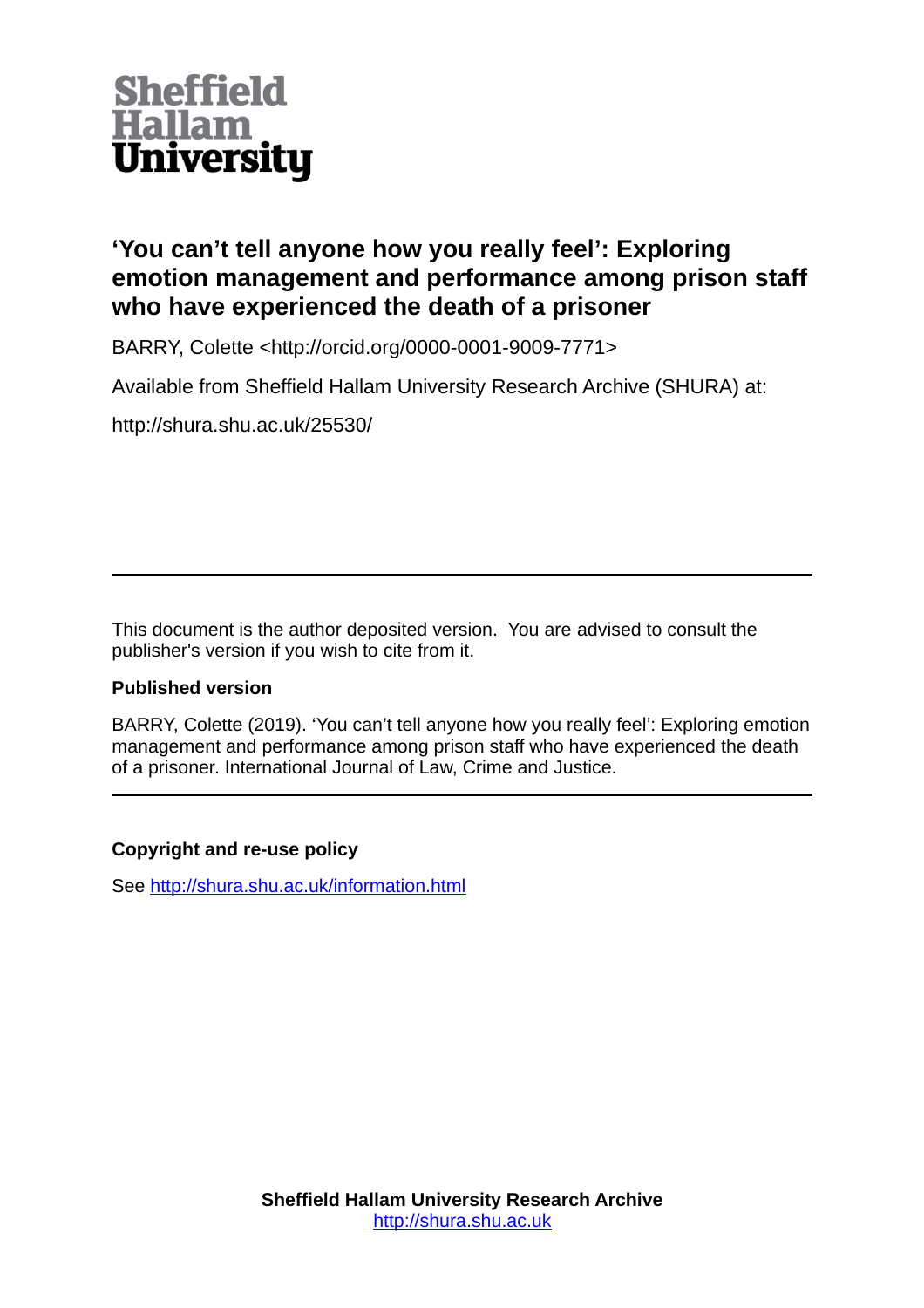# **Title:**

'You can't tell anyone how you really feel': Exploring emotion management and performance among prison staff who have experienced the death of a prisoner

# **Author:**

Colette Barry

Sheffield Hallam University

# **Correspondence:**

Colette Barry

Department of Law and Criminology

Sheffield Hallam University

Collegiate Crescent

Sheffield

S10 2BQ

Email: [c.barry@shu.ac.uk](mailto:c.barry@shu.ac.uk)

# **Declarations of interest:**

None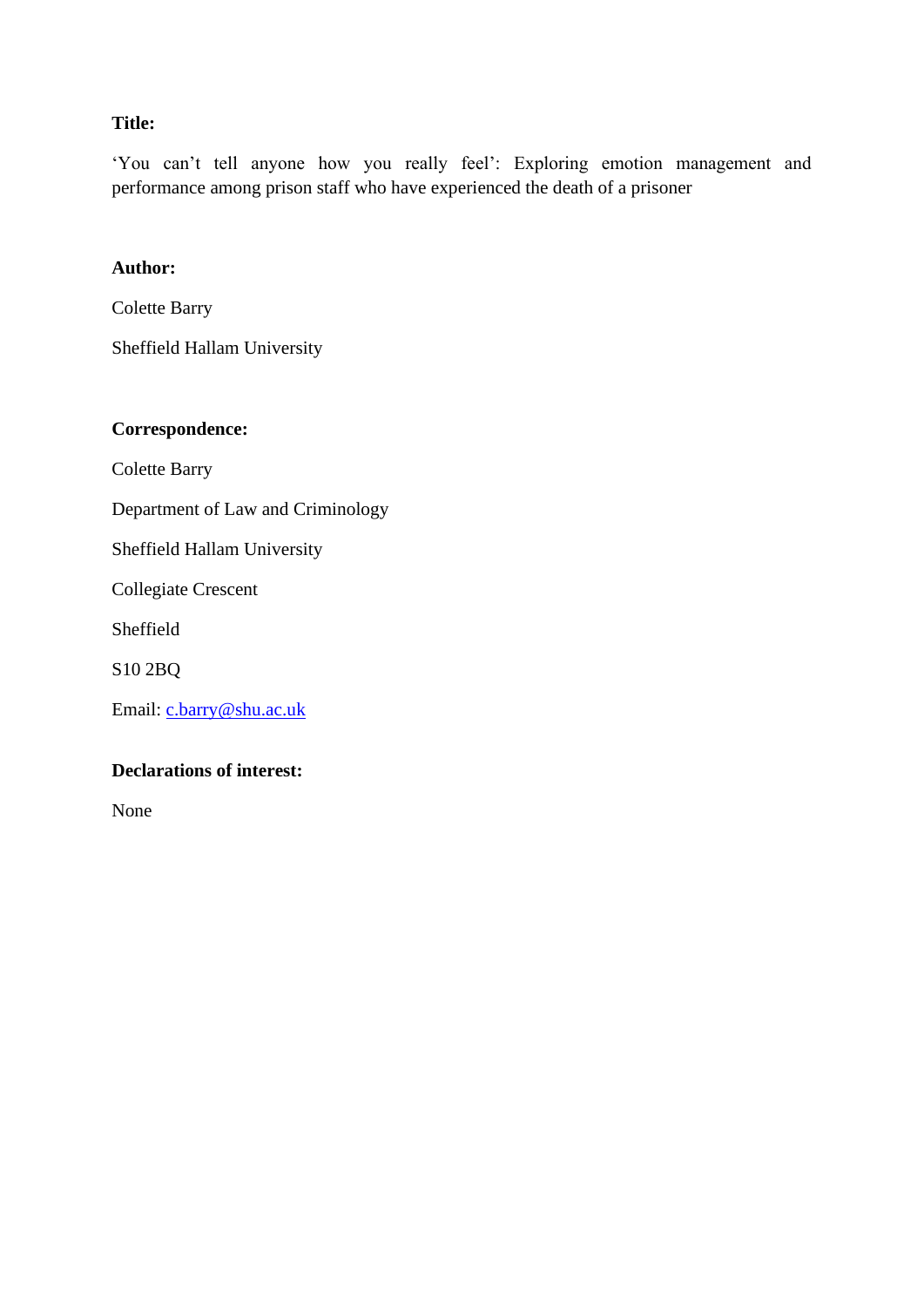### **Abstract:**

This article explores how prison staff manage their emotions when dealing with the death of a prisoner. It seeks to extend current understandings of emotions in prison work by exploring emotion management and performance among prison staff who have experienced a prisoner's death. It utilises Hochschild's (1983) concept of emotional labour, which has informed previous studies of emotion in prison work, and contributes to this existing research by applying extensions of Hochschild's ideas developed by Bolton (2005) and Korczynski (2003). Semi-structured interviews were conducted with 17 Irish Prison Service staff who have experienced prisoner deaths. A contribution of this article is that it demonstrates the shifting emotional practices and preoccupations of prison staff through the stages of dealing with a prisoner's death. This article finds that shared expectations regarding the management of emotional responses to prisoner deaths promote the necessity of concealing emotional vulnerabilities within and beyond the prison walls.

# **Keywords:**

Prison officers, prison governors, emotion, emotional labour, deaths in prison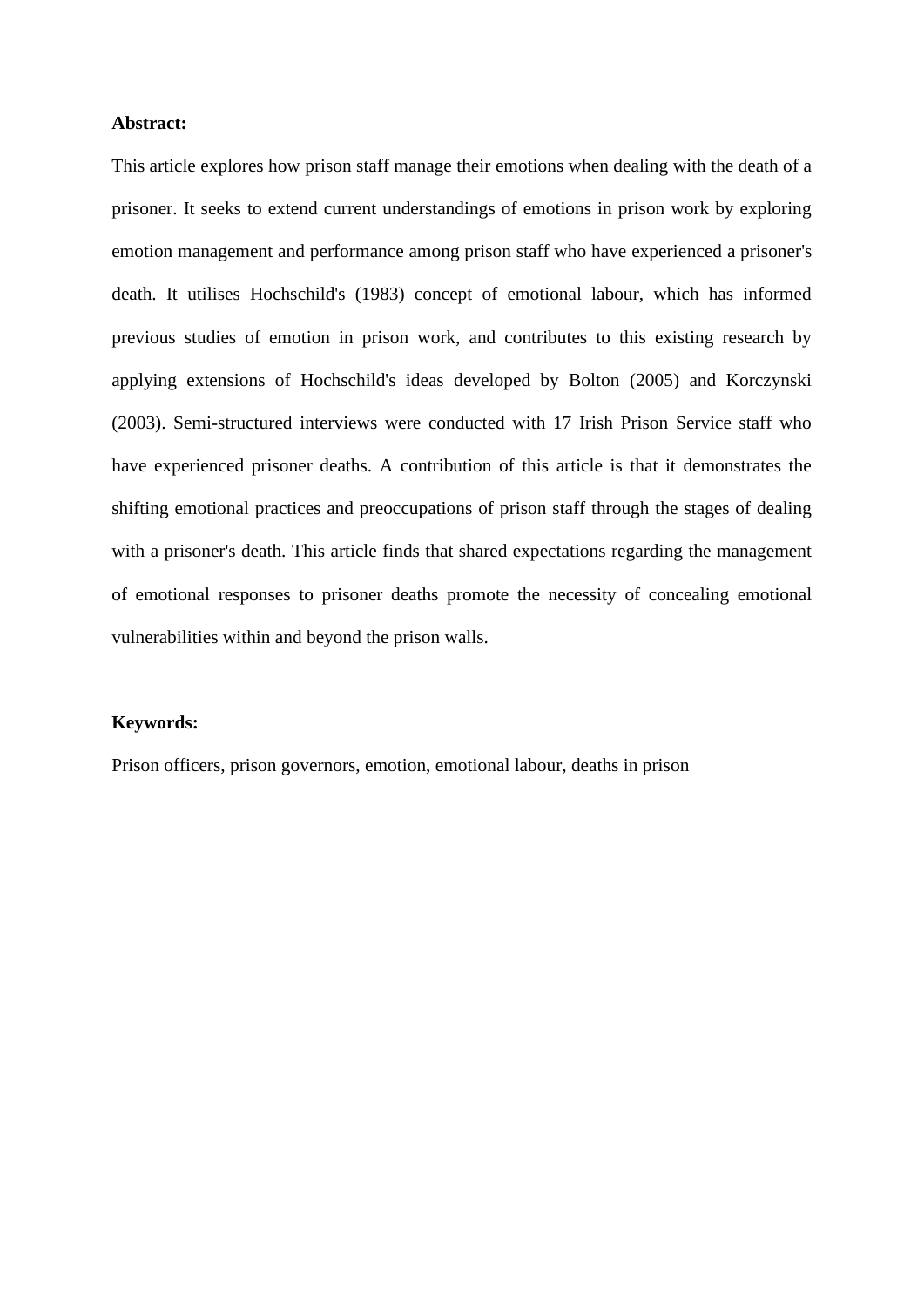### **1. Introduction**

Previous research identifies that prison staff can be emotionally impacted by the death of a prisoner (Borrill et al., 2004; Ludlow et al., 2015). Some studies have found that these impacts may endure long after a prisoner's death, with staff using a range of emotion management strategies to regulate and perform these emotions (Crawley, 2004; Tracy et al., 2006). Much of what is known about the emotional reactions of prison staff to the deaths of prisoners is gleaned from explorations of staff experiences of suicides (Borrill et al., 2004; Ludlow et al., 2015; Wright et al., 2006). The negative emotional impacts of experiencing the death of a prisoner are a prominent focus within this research. Research on staff experiences of suicides noted flashbacks and distress as common issues (Borrill et al., 2004; Wright et al., 2006). Officers may also experience feelings of loss and in the aftermath of a suicide (Snow and McHugh, 2002). Experiences of suicide may also prompt heightened awareness and anxiety about future incidents (Arnold, 2005).

Much of the discussion of how staff manage these emotional impacts is focused on humour. Research has consistently highlighted humour as shaping staff approaches to managing their emotions following the death of a prisoner. Humorous exchanges between staff after the death of a prisoner may aid in reconstructing their experiences of the incident (Tracy et al., 2006). Additional insights are found in studies that examine the broad nature of prison work, with dark humour described as 'palliative' (Crawley, 2004, p. 44) and a 'coping mechanism' (Arnold, 2016, p. 278) in the aftermath of suicides and other serious incidents. Additionally, research indicates that formal support is underused by staff following their experiences of suicide (Borrill et al., 2004). Ludlow et al. (2015) emphasise the need for prompt and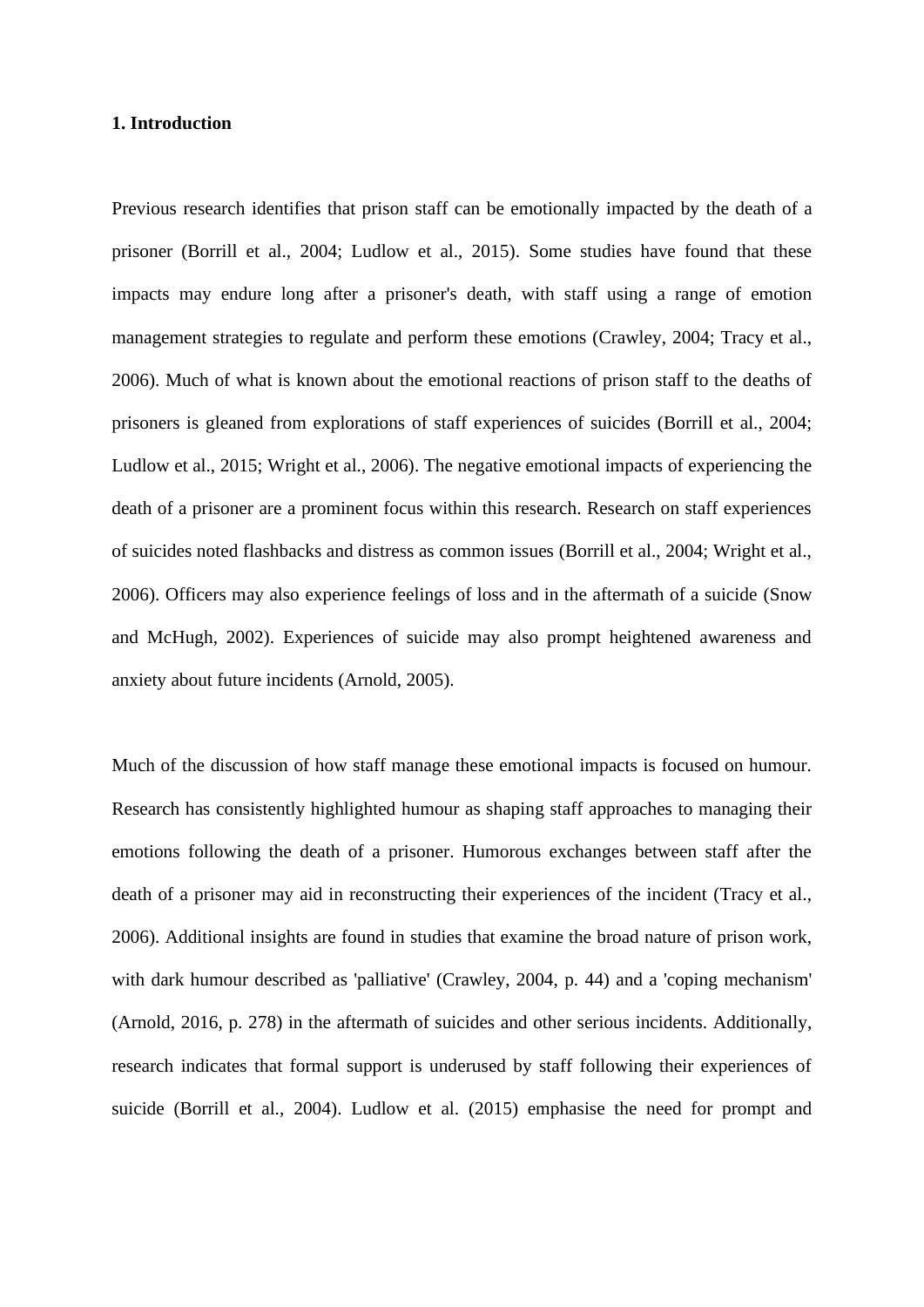effective support for staff who experience a suicide, underlining its importance in ensuring effective management of future suicide risk.

Despite this increasing recognition of the emotion work prompted by the death of a prisoner, an incomplete picture remains. Research on staff experiences of suicides has described how staff engage in emotional labour through humour and detachment to conceal negative emotional reactions, with little focus on staff encounters with other types of deaths, such as drug-related deaths, natural deaths and homicides. Moreover, limited insights exist that attempt to draw these emotional reactions together and understand how prison staff manage and perform their emotions across the different stages of their involvement with a prisoner's death, from the emergency response through the long-term aftermath. This article therefore explores the ways in which prison staff manage and perform their emotions when dealing with the death of a prisoner. A key contribution of this article is that it explores emotion management and performance arising from staff experiences of deaths across three temporal contexts, from during an incident, to the immediate aftermath and then in the time beyond. It focuses on the chronology of these incidents to provide an account of how the emotional practices and preoccupations of prison staff change following the conclusion of an emergency response to a death, and considers staff engagement with formal support provided by the Irish Prison Service as well as informal support between colleagues. Specifically, this article examines the experiences of prison officers and governors in the Irish Prison Service who have dealt with the death of a prisoner. Some key features of the literature on emotion management and performance in the workplace are discussed, followed by an overview of research on emotions in prison work. Substantive findings on emotion management and performance for staff who experience the death of a prisoner are then outlined. The findings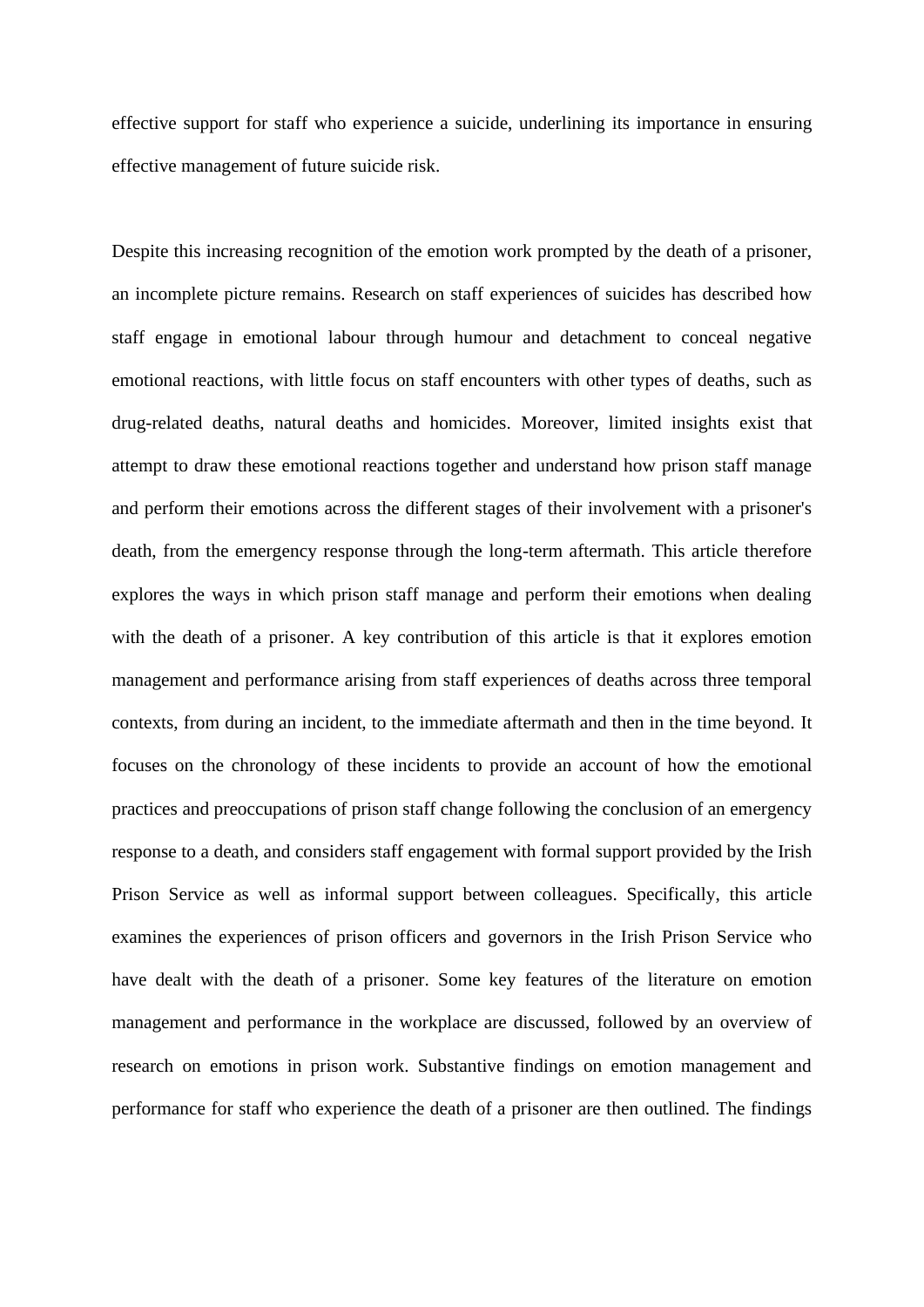presented herein can inform future explorations of emotions in prison work, and have implications for policy on support for prison staff who experience the death of a prisoner.

### **2. Managing emotions at work**

Research examining the ways in which people use and manage their emotions in the workplace has become a significant area of study. Emotion management and the concept of emotional labour have been explored in research across a range of occupational settings since the 1980s, including prisons. Emotional labour, as developed by Hochschild (1983, p. 7) is 'the management of feeling to create a publicly observable facial and bodily display'. Workers are expected to manage their feelings and emotional expression in accordance with feeling rules. All organisations have their own feeling rules, anchored in the organisation's history, culture and values, indicating emotions deemed appropriate to the occupational setting (Hochschild, 1983). Those who transgress feeling rules may be viewed as untrustworthy and incompetent. Within these rules, emotions are managed through strategies of 'deep' and 'surface' acting. Deep acting refers to efforts to 'stir up' and express a required genuinely felt emotion (Hochschild, 1983, p. 43). Surface acting is the simulation of unfelt emotions in order to demonstrate a professionally appropriate display, or the suppression of genuine, but inappropriate, emotions. Hochschild (1983) emphasises the negative consequences of emotional labour, while others suggest that emotional labour is not always harmful to workers (Ashforth and Humphrey, 1993).

Since Hochschild's work, perspectives on emotion management in the workplace have been extended to account for the complexities of organisational life. Hochschild distinguishes between emotion management in the private and public realms, arguing that 'emotion work' is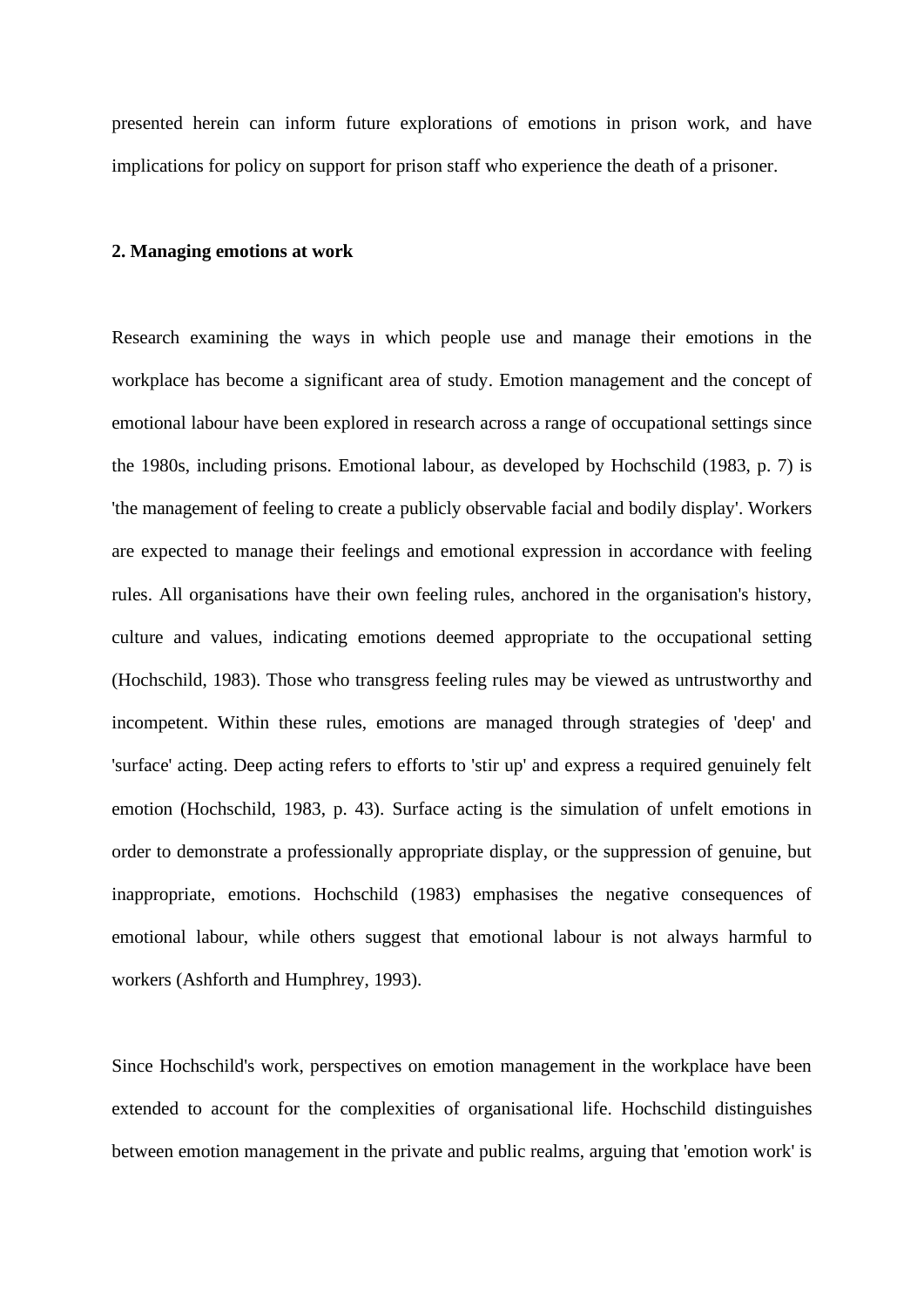performed in the private sphere, while 'emotional labour' is performed in work for monetary reward (Lewis, 2005). Bolton (2005) advocates for recognition of emotion management skills in the workplace that are not commercially motivated, developing a fourfold categorisation of emotion management. This includes presentational (emotion management according to accepted social rules of social interaction), philanthropic (emotions offered as a gift), pecuniary (emotion management for an organisation's commercial gain), and prescriptive (emotion management adhering to professional/organisational rules of conduct). Bolton's typology emphasises the complexity of emotions in organisations as the management of emotion cannot be restricted to one category. Rather, individuals can move between different types of emotion management for different purposes, with organisational priorities not exclusively defining emotion management (Lewis, 2005).

Bolton's work also suggests that distinctions should be made between emotion management used in interactions with colleagues and emotion management used with clients. Hochschild (1983) briefly considers emotional labour between colleagues, noting that emotional labour becomes collective when workers rely on each other for mutual emotional support. Korczynski (2003) develops this idea to advance his concept of 'communities of coping' in the workplace. He observes that individuals attempt to deal with the emotions experienced in different work situations by seeking support from their colleagues, thus forming 'communities of coping'. These communities therefore constitute a crucial part of workplace social relations, and provide spaces for philanthropic emotional support (Lewis, 2005). These communities may be part of what Knight (2014, p. 173) describes as a wider network of emotional resources; formal and informal outlets that help workers to 'counteract the silence' imposed by feeling rules.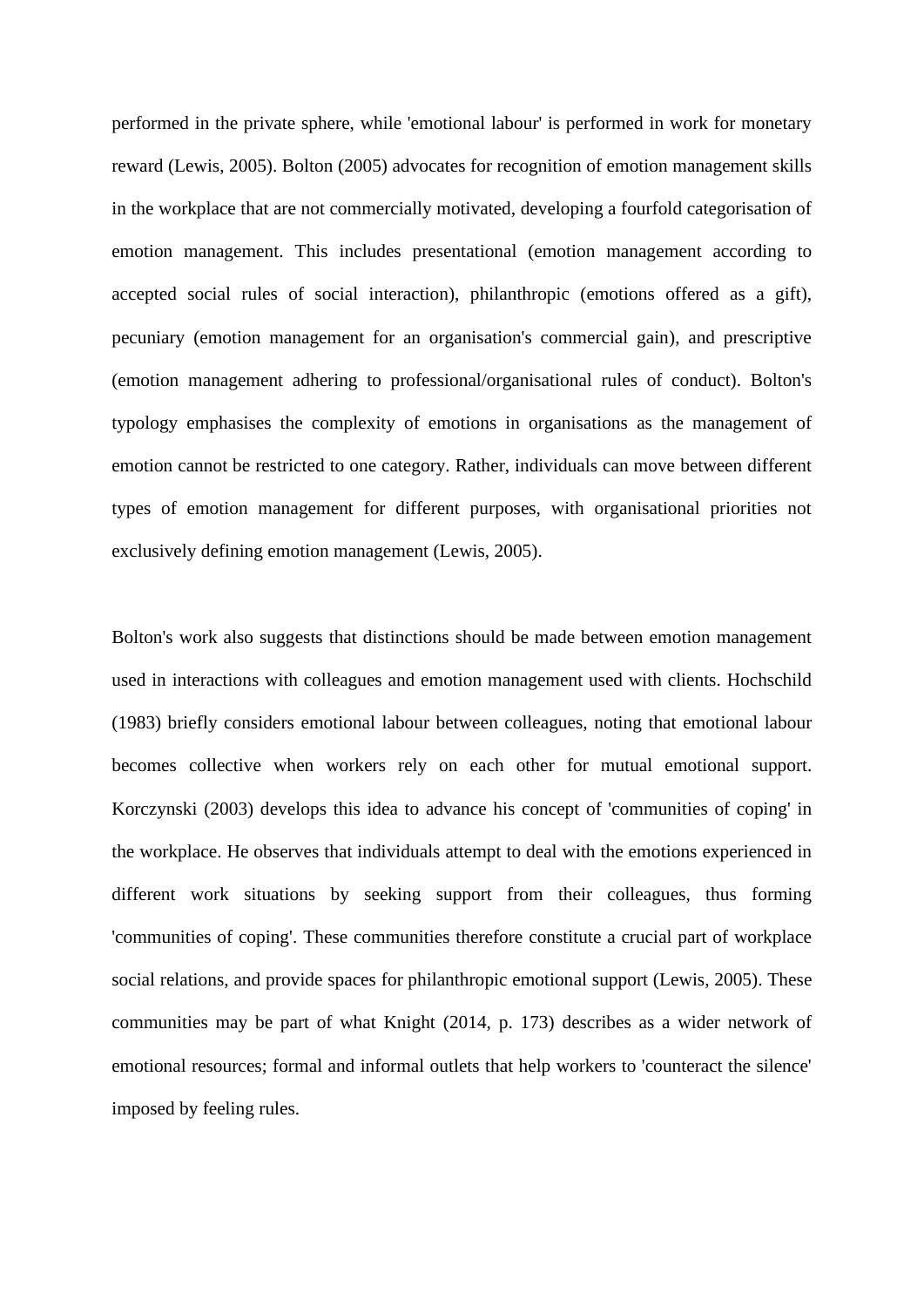While Hochschild's (1983) work has been operationalised in several studies of prison staff (Crawley, 2004; Nylander et al., 2011), these later concepts have yet to find influence in studies of emotion management in prison work. Taking these more recent extensions of Hochschild's ideas into account allows the current study to more fully account for the complexities of emotion management for prison staff who have experienced the death of a prisoner. Additionally, by utilising ideas from Bolton (2005) and Korczynski (2003) alongside Hochschild (1983), the study makes a contribution to the literature emotion management in prison work discussed in the next section.

#### **3. Emotion management and performance in prison work**

Previous research recognises that prisons are emotional places and that the emotions generated by working in prisons are 'many and varied' (Crawley, 2004, p. 131). Studies of emotional labour in prison work have primarily focused on exploring how feeling rules shape how prison staff manage and perform the emotions generated by their work (Crawley, 2004; Nylander et al., 2011). The negative emotional effects of prison work have also been observed (Arnold, 2005), along with the capacity of these emotions to 'spill over' into officers' personal lives (Crawley, 2004; Lambert et al., 2015).

Crawley's (2004) ethnography of prison officers in England offers the most comprehensive account of emotion management in prison work. Drawing on Hochschild's ideas on emotional labour, she observes that prison work is 'inextricably tied up with the management of certain emotions', such as anger, fear, stress and sympathy (Crawley, 2004, p. xv). She suggests that emotion management in prison work has two dimensions; officers must manage emotions that the prison generates within them while also dealing with emotions expressed by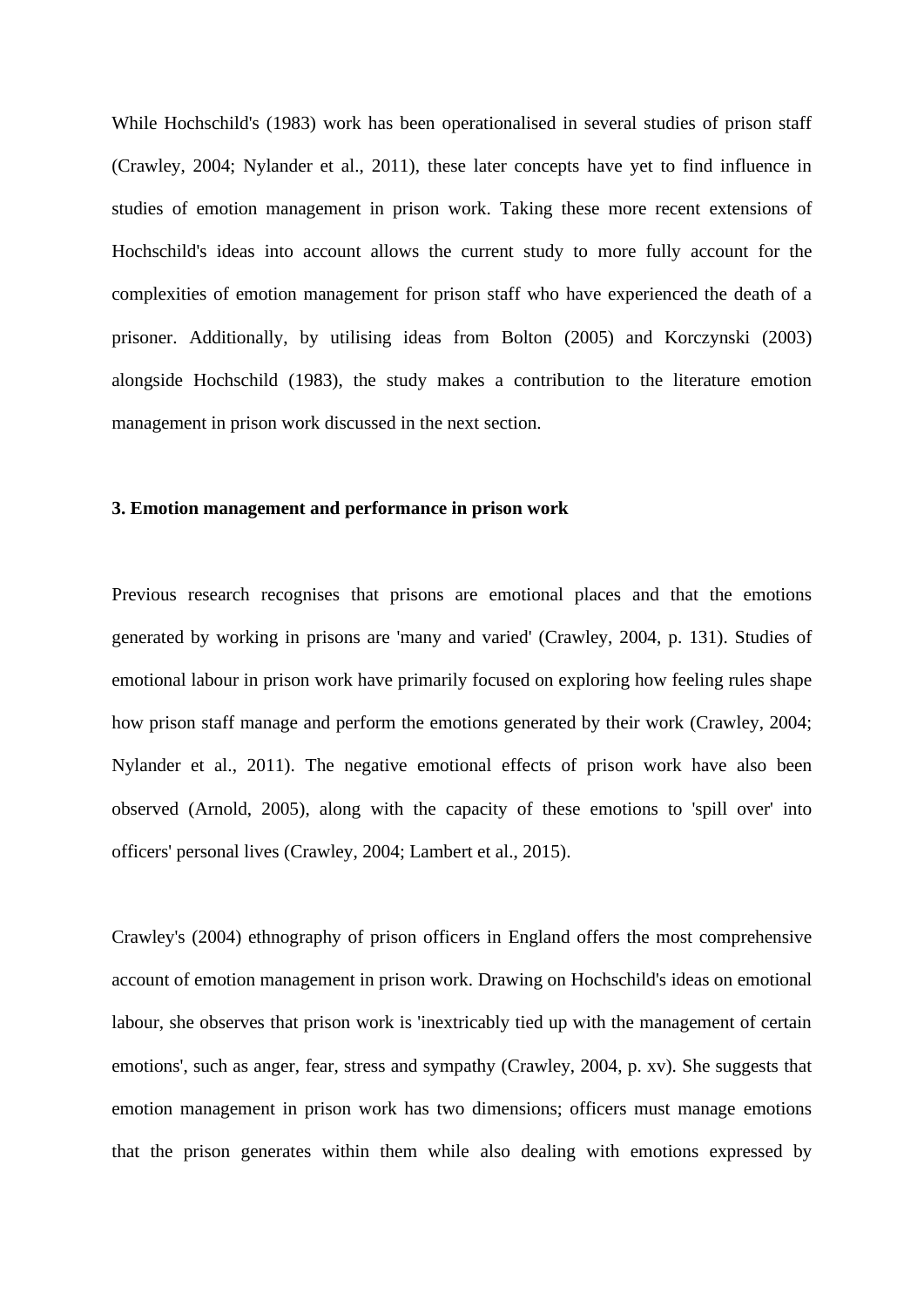prisoners. Emotions must be regulated within the constraints of professional and institutional feeling rules that caution against emotional identification with prisoners.

Research with Swedish prison officers similarly observes the multi-dimensional nature of emotion management in prison work (Nylander et al., 2011). Again, Hochschild's work is used to explore the emotional strain that may result from the conflict between the competing tasks of officers' management of prisoners' emotions and control of their own emotional display. Both Crawley (2004) and Nylander et al. (2011) briefly acknowledge the architecture of the prison as significant in affecting the emotional tone of staff interactions. More broadly, research suggests that the feeling rules of prison work have labelled emotions such as fear, sadness, anxiety and guilt as unacceptable within the prison environment (Arnold, 2005; Crawley, 2004). Expressions of such emotion are seen as 'an admission of mental weakness' (Crawley, 2004, p. 136), which prompts prison staff to conceal these feelings and use strategies of dissociation and detachment to avoid emotional discomfort (Arnold, 2005). Similarly, Crewe and Liebling (2015) highlight governor's reluctance to share unacceptable feelings such as self-doubt with peers of managers, noting that governors rarely talk to each other about the emotional dimensions of their work. These shared expectations about emotional expression also mean that staff may have difficulties in acknowledging the feelings they experience at work (Arnold, 2016).

For these reasons, Crawley (2004, p. 140) observes that empathy for prisoners can be troublesome to display, as prisoners are often 'perceived as unworthy of such emotions'. Balancing the appropriate degree of empathy with professional distance is a familiar challenge for prison staff (Walker et al., 2018), who are keenly aware of the 'emotional danger' of showing empathy for prisoners (Lindahl, 2011, p. 24). Tracy (2005, p. 268)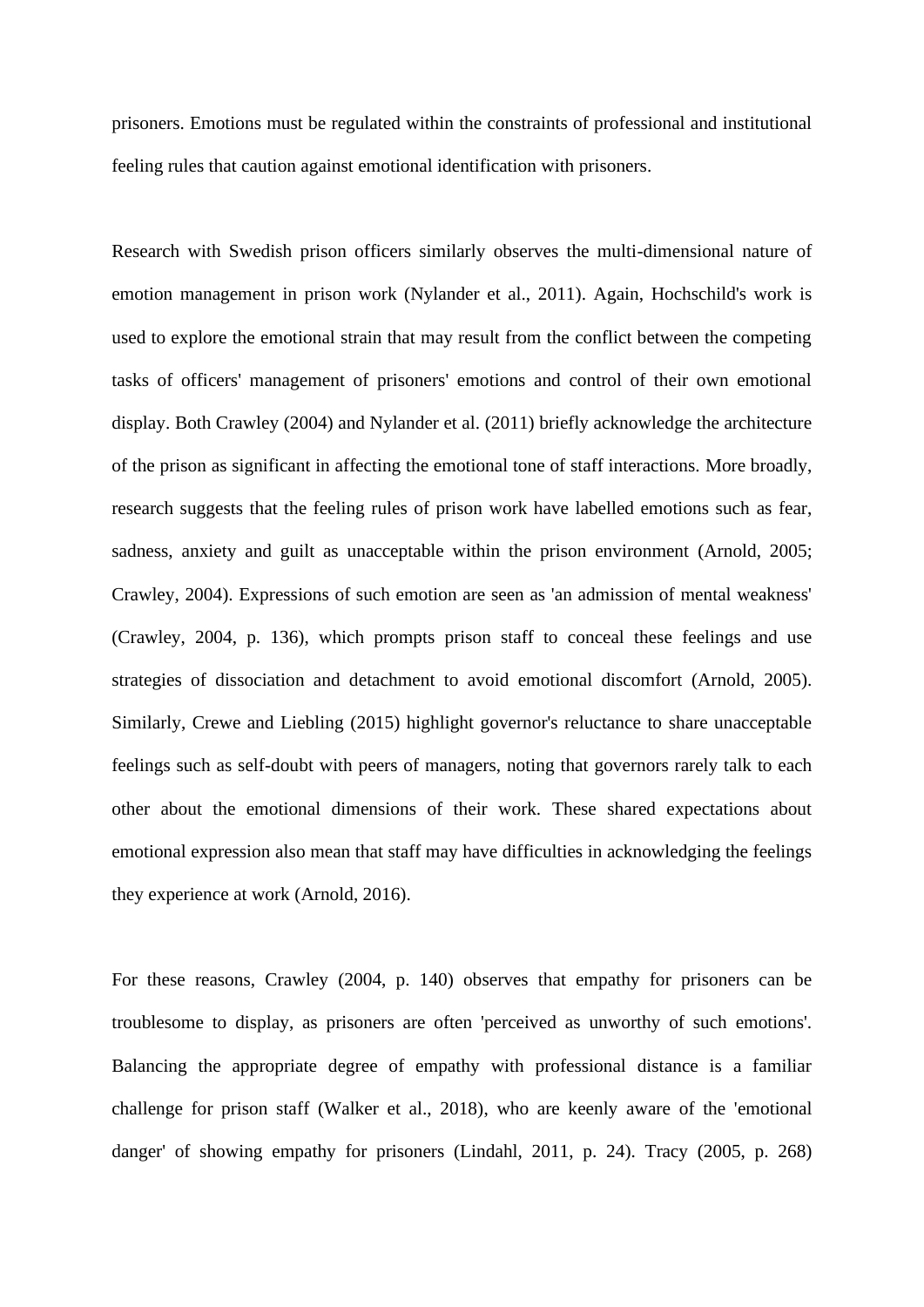indicates that prison staff also perceive emotional displays of empathy as carrying operational dangers, finding that staff at the two US prisons in her study adopted an 'emotional posture' of suspicion as a method of protection and control. These challenges, coupled with the reputational risks associated with showing positive concern and compassion for prisoners, leave little room for emotional displays of empathy within staff groups. Accordingly, staff may adopt an 'emotional posture' of suspicion, Previous studies of prison staff and prison life have also highlighted the ubiquity of humour in prison settings (Arnold, 2016; Nielsen, 2011), and its function as 'a strategy for conveying, disguising and managing emotion' (Crawley, 2004, p. 44). Humour assists staff in projecting an emotionally hardened and unaffected image to colleagues and prisoners (Arnold, 2005). Often typified as 'black' or 'dark' in nature, it provides an outlet for staff to safely deal with the more emotionally challenging aspects of their work (Arnold, 2016).

The capacity of the emotions experienced in the prison to 'spill over' into the home is recognised in previous research (Crawley, 2004; Lambert et al., 2015). For prison staff, the line between the prison and the home can regularly become blurred (Lambert et al., 2015), often affecting family relationships (Crawley, 2004). Over time, officers learn to maintain boundaries between their work and home environments, hoping to diminish the impact of events in the prison on their personal lives (Kauffman, 1988). Some staff may choose to speak about the emotions generated by their work with family, while others resist talking about their feelings to protect their homes from this 'spillover' (Crawley, 2004). While spillover from work to home can produce deleterious effects for staff and their families, Crawley (2004, p. 137) observes that it is the preferred alternative to engagement with workplace support and the ensuing image of being viewed by colleagues as 'needing help'.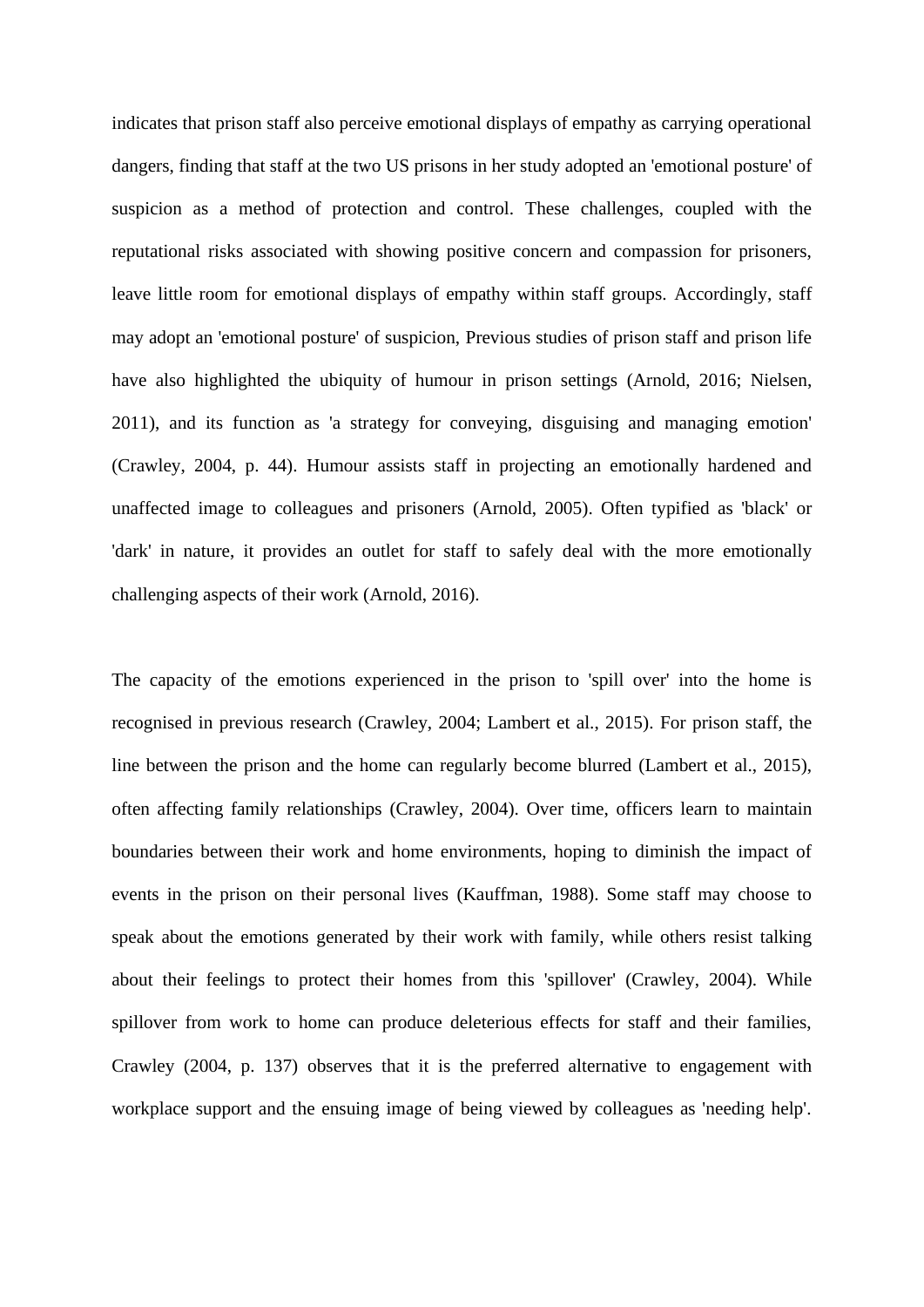Consequently, findings from the current study may identify potential recommendations which could be implemented to better support staff who experience the death of a prisoner.

This article contributes to the literature on emotion management in prison work by presenting an exploration of how prison staff manage and perform their emotions arising from their experiences of the deaths of prisoners. It seeks to draw staff emotional reactions to prisoner deaths together and understand how prison staff manage and perform their emotions across the different temporal phases of involvement in dealing with the death of a prisoner, from the emergency response to the immediate aftermath and the time beyond.

#### **4. The current study**

The findings presented in this article are drawn from a broader study of prison staff experiences of prisoner deaths in the Irish Prison Service. This project sought to develop the limited literature on staff encounters with prisoner deaths by providing an in-depth account of the operational and emotional contexts of these incidents, including an examination of how staff manage and perform their emotions during and after the deaths of prisoners.

These issues were explored through in-depth, semi-structured interviews with 17 Irish Prison Service staff conducted during 2014-2015. Participants were recruited across the 14 prisons in the Irish Prison Service estate at the time of data collection.<sup>1</sup> A purposive sampling approach was used, and all officer and governor grade staff with experience of dealing with the death of a prisoner were eligible for the study. Participation was open to both serving and

 $1$  Fourteen institutions comprised the Irish prison estate at the time of data collection, consisting of 11 closed, medium security prisons, two open centres with low security and one semi-open facility with traditional perimeter security but minimal internal security. There are now 12 institutions in the Irish Prison Service estate, following the closure of two prisons in 2017.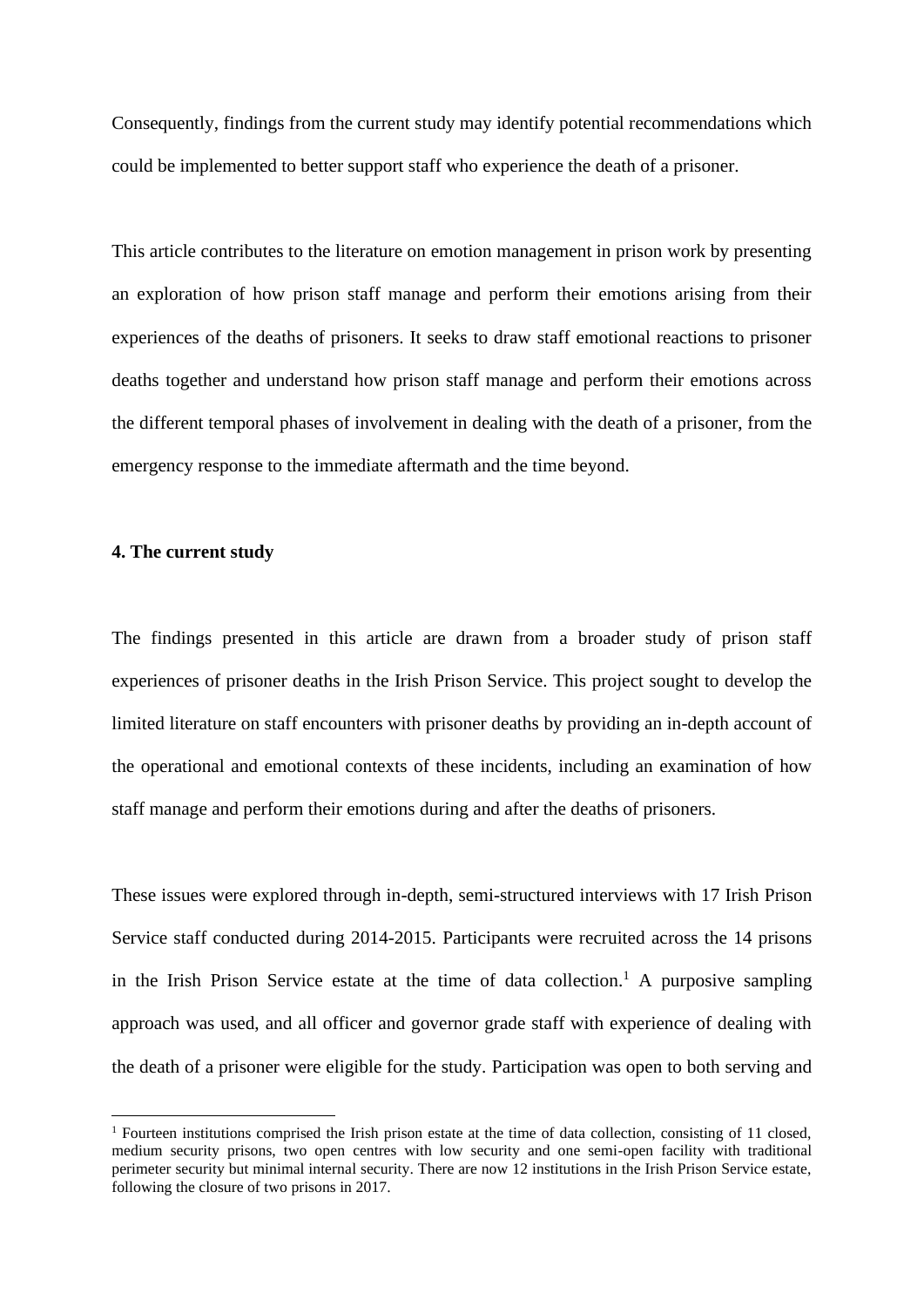retired staff, both to broaden the pool of potential participants and in recognition of Miles and Huberman's (1994, p. 34) suggestion to 'work a bit at the peripheries' of the phenomenon being investigated. Two participants were recent retirees, while the remaining 15 worked in the Irish Prison Service at the time of data collection. The participant cohort included a variety of prison grades, and this range of roles emerged by chance. Six participants worked as Prison Officers, four as Assistant Chief Officers<sup>2</sup>, one was a Chief Officer<sup>3</sup>, and five worked in Governor grades. The sample also included one Nurse Officer who had spent 13 years as a prison officer prior to obtaining a nursing qualification. The 15 currently serving participants were working in nine of the 14 prisons in operation at the time of the interviews. Almost all participants were men, with the exception of one female officer grade participant. While this gender configuration may appear unbalanced, these demographics are reflective of the broader under-representation of female staff throughout the Irish Prison Service (Roche, 2016).

Participants had experience of a range of causes of death, including suicides, homicides, drug-related deaths and deaths by natural causes. The data examined in this article therefore relates to participants' experiences of a variety of causes of death, rather than solely focusing on suicide. Thirteen participants had encountered multiple deaths in custody during their careers. Nine of these participants gave precise numbers between four and 25 deaths, while four offered vaguer estimations such as 'a few' and 'a multitude of experiences'. Four participants had experienced one prisoner death during their careers.

<sup>&</sup>lt;sup>2</sup> Assistant Chief Officers are the first line of management. There is typically an Assistant Chief Officer on duty in each accommodation block or unit.

<sup>&</sup>lt;sup>3</sup> Chief Officers are the most senior uniformed grade in the Irish Prison Service. Their primary duties comprise oversight of uniformed staff, including attendance and behaviour.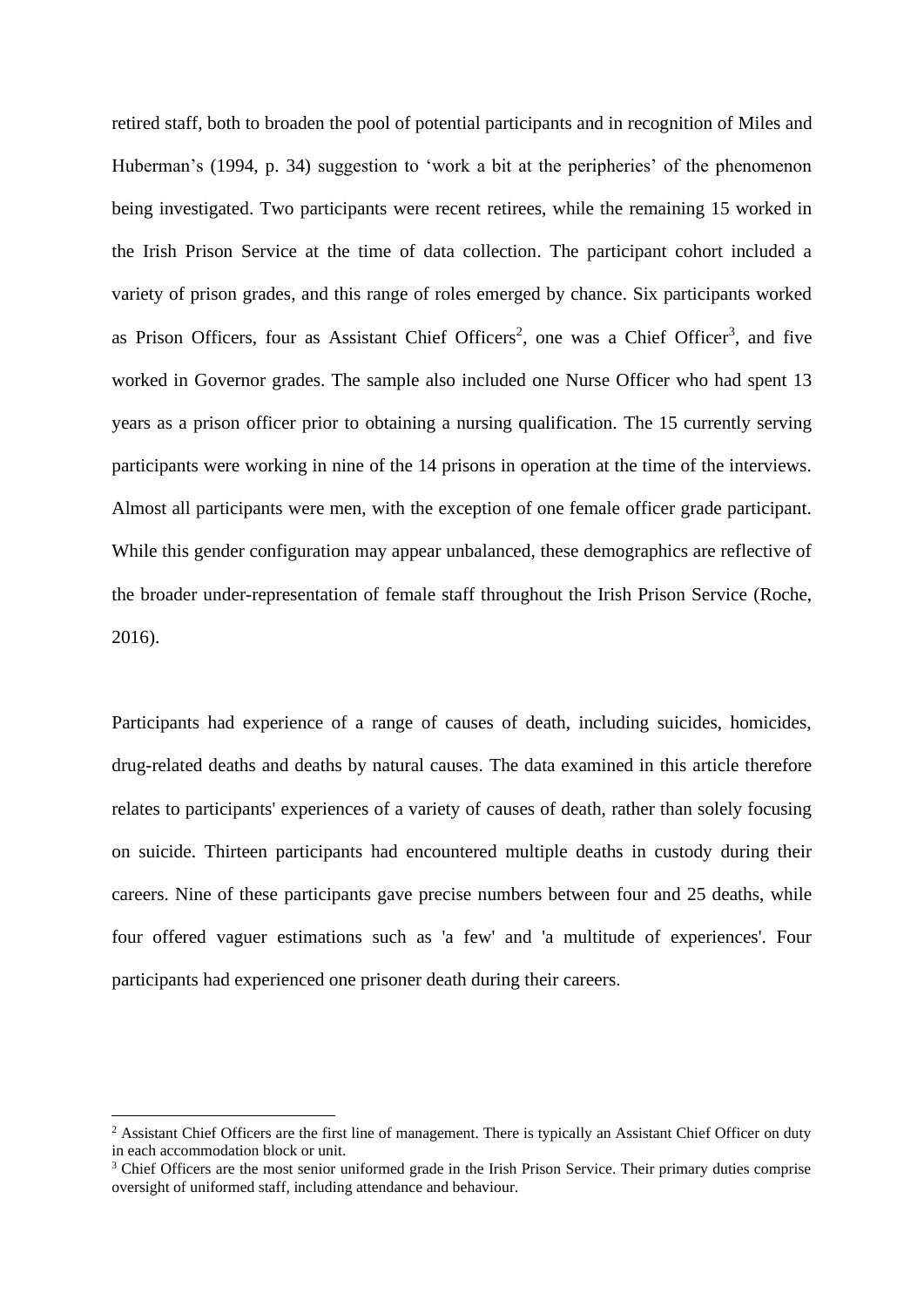Ethical approval for the study was granted by the Dublin Institute of Technology Research Ethics Committee and the Irish Prison Service. Interviews followed the chronological progression of participants' encounters with prisoner deaths, beginning with the emergency response to the incident and concluding with reflections on the impact of deaths in custody on their professional and personal lives. The interviews lasted an average of 101 minutes each, and were recorded and transcribed verbatim. The transcripts were analysed using thematic analysis, following Braun and Clarke's (2006) analytical framework. Themes were identified and refined using an inductive approach, beginning with open coding of all transcripts (Patton, 1990). Participants' discussions of emotion management were grouped into three temporal contexts: their experiences during the emergency response to the incident, their experiences in the immediate aftermath of the death, and their experiences in the time beyond the immediate aftermath. Accordingly, the results are presented using this thematic structure.

#### **5. Results**

### *5.1 Managing emotion during the emergency response to the death of a prisoner*

Participants' accounts of their experiences of the deaths of prisoners reveal a professional expectation of a tightly controlled emotional display during the emergency response. Most believed that this was necessary for operational reasons, and advocated for emotional neutrality and detachment as a means of 'getting on with the job':

You can't get too much emotional about it. Like, I brought a fella from [the prison] to [the hospital], and we were told he was going to die on the way. Be prepared, he was dying, like. But you can't get emotional. Sure, I've a job to do!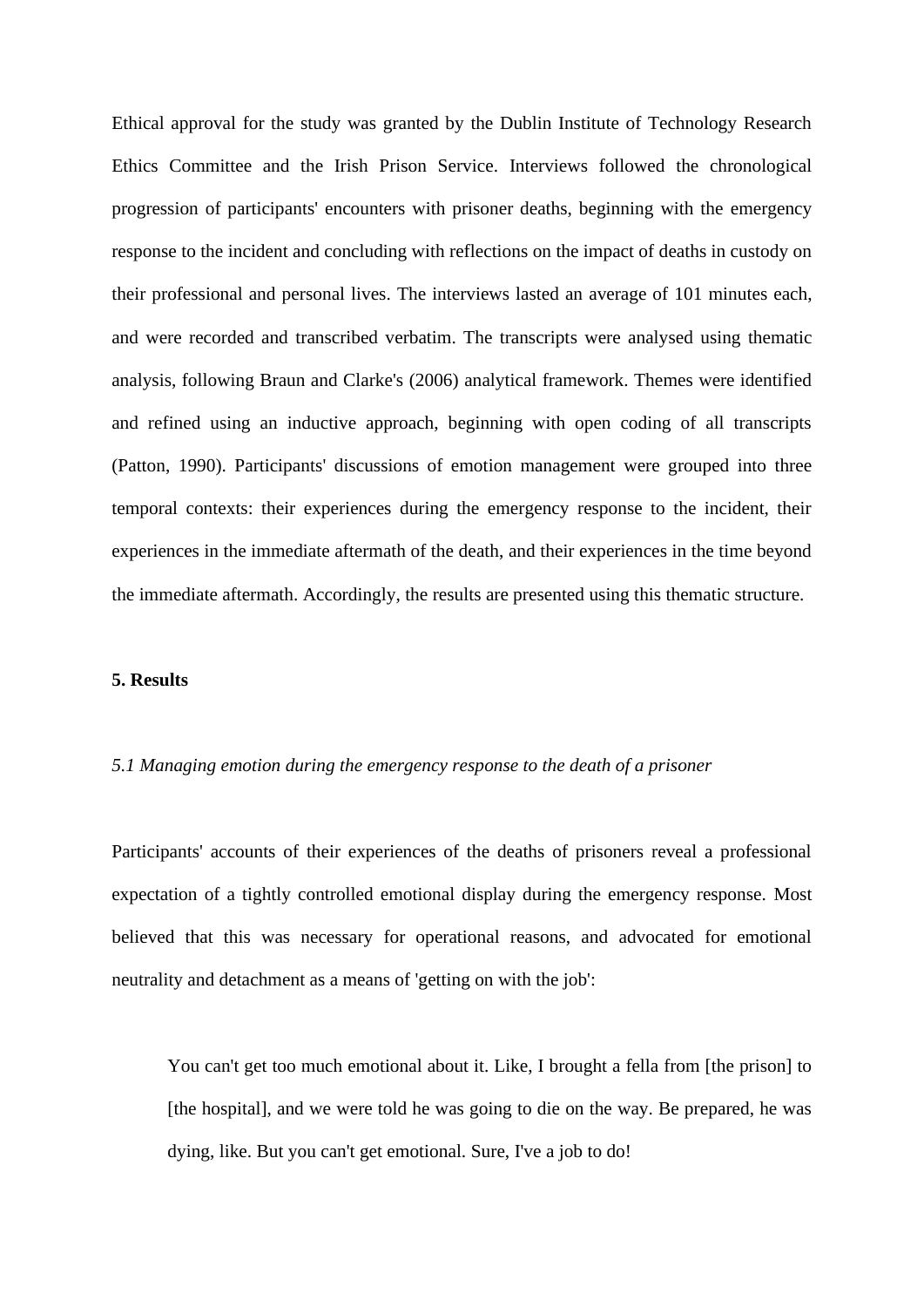#### (P16, Prison Officer)

Responses to the deaths of prisoners were evaluated by participants with regard to the emotional display of the staff involved. A successful response was one that saw staff appearing detached throughout, focusing on procedures and remaining calm:

There wasn't a sense of panic in the air. There was a sense of urgency in the air, but not panic. There wasn't panic or anything. A lot of that was to do with the type of people who were there at the time. There could have been panic, but there wasn't. It was an effective response.

(P02, Retired Prison Officer)

Participants across all grades saw professional competence as being aligned with emotional detachment. This view shaped the feeling rules for staff encounters with deaths, with emotions that might disrupt the response process, such as fear and sadness, regarded as inappropriate, and thus unprofessional. In addition to potentially damaging an individual's reputation within the prison, transgressions of these feeling rules also threatened the operational response to a prisoner's death. All participants recalled working with colleagues when dealing with a death, particularly for body handling and ligature removal. With a collective effort required to effectively deal with a death or medical emergency, those who failed to manage their emotions in accordance with feeling rules disrupted the actions of their colleagues. For managers, continuity of operations was an additional concern here:

I can't afford an officer to get all blubbery and upset if someone is dead. I will look after them and I understand, but I need them to hold themselves together right just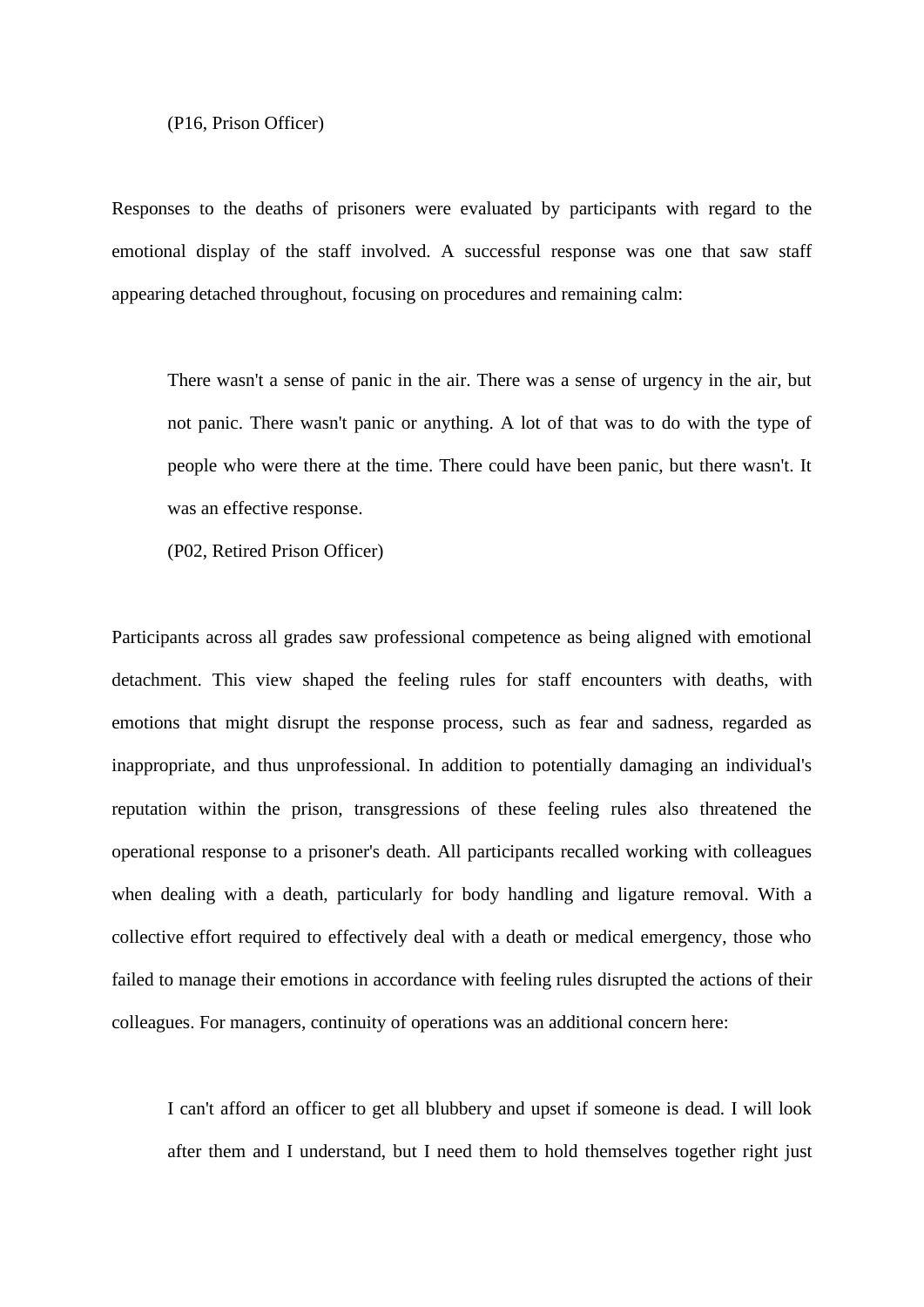until I know what's going on, and then I can move them out … You can't afford for some fella to be getting upset like that. Because is he gonna flake in the middle of something and then you're on your bloody own?

(P07, Governor)

#### *5.2 Managing emotion in the immediate aftermath of the death of a prisoner*

In the immediate aftermath of an emergency response to the death of a prisoner, participants recalled coming together with colleagues to discuss the incident. Emotion management became an increasingly collective act during this time. Expressions of humour and, in some circumstances, empathy for deceased prisoners and colleagues were permitted in the immediate aftermath as they were viewed as part of necessary catharsis for 'moving on'. Beyond this, a neutral presentation was expected, and emotional displays typically associated with the immediate aftermath of a death, such as appearing upset, were 'certainly not the done thing' (P03, Assistant Chief Officer). Participants also described feeling more aware of their presentation to colleagues, as these collective emotion performances brought increased visibility, and thus scrutiny, of their emotional display:

If you had a physical injury, a cut, a broken bone, there was no problem. 'Look at me, my bloody wrist is in bits here.' There was no problem in saying that. But you would never say, 'I feel a bit fuzzy up here' because you were afraid of being laughed at. (P11, Prison Officer)

Several participants recalled emotional responses that would be regarded as inappropriate in the immediate aftermath of the death of a prisoner, including anger, sadness, disappointment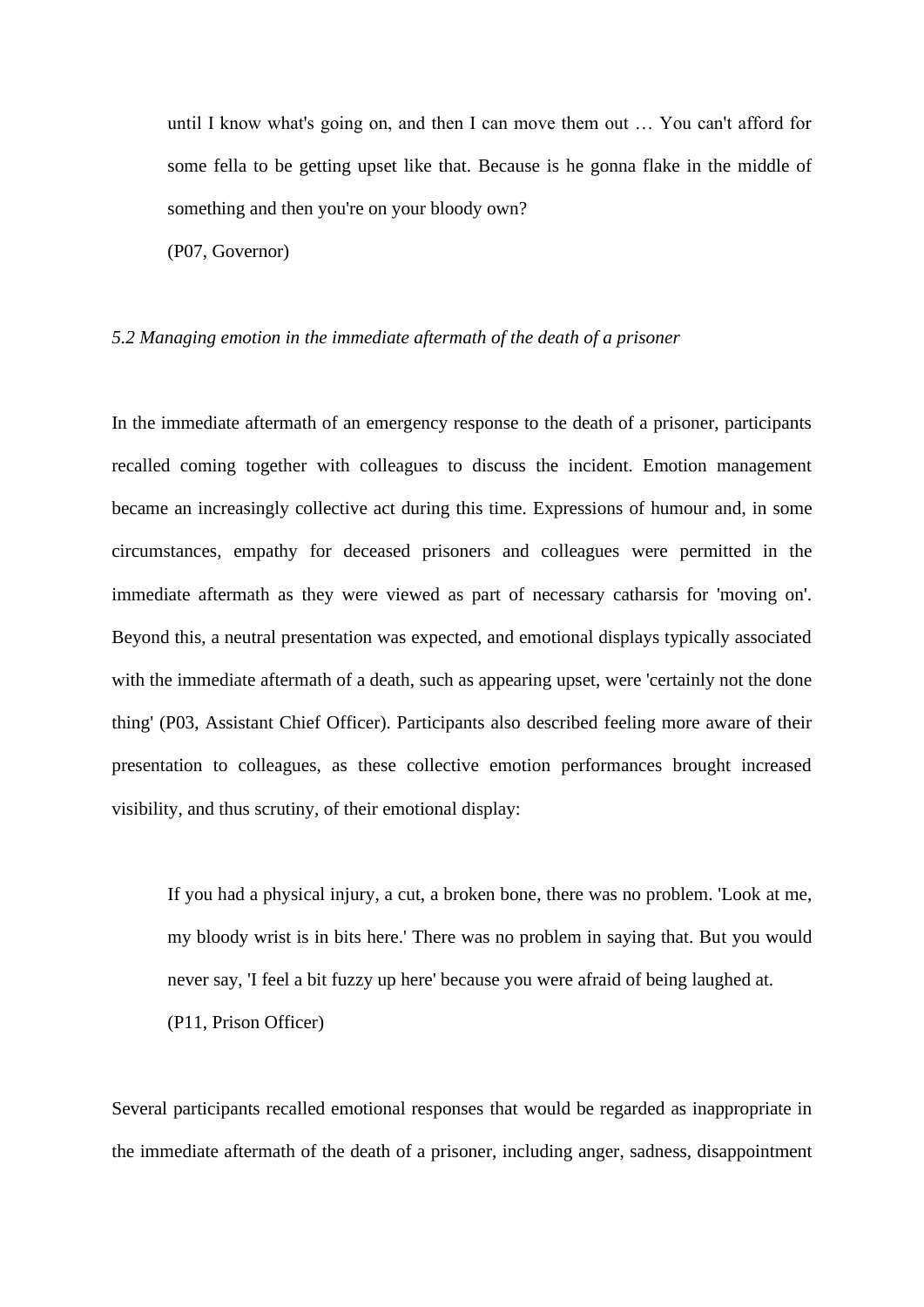and guilt. These emotions particularly related to suicides, homicides and drug overdoses. While the natural deaths were not 'good deaths' (Bradbury, 2000, p. 59), in that they were unexpected and occurred 'at the wrong place at the wrong time', their circumstances proved less troubling than unnatural deaths:

Like, I've had men collapse and they'd be in their fifties, from heart attacks and health problems. And you'd resuscitate them or whatever … It sounds terrible, but if it's a health problem you don't feel it as much, there was nothing anybody could have done, do you know that kind of way?

(P14, Assistant Chief Officer)

Many described engaging in surface acting to suppress or conceal these feelings: 'I'm in the middle of a prison, and I would bite my tongue off before I would cry in there' (P14, Assistant Chief Officer); 'If you did feel sad or whatever about it, you bloody wouldn't show it!' (P05, Prison Officer). The reputational damage among colleagues associated with such transgressions could be deep and enduring:

Ah it sticks like glue. And it's thrown at you the whole time there. Absolutely, you're destroyed by it. It would be thrown at them alright. They'd be going [crying noises] or called 'Wobbly Head' or whatever. But very rarely at them, they would talk *about* them.

*When they're not there?* 

Yeah, and in a derogatory manner.

(P09, Assistant Chief Officer)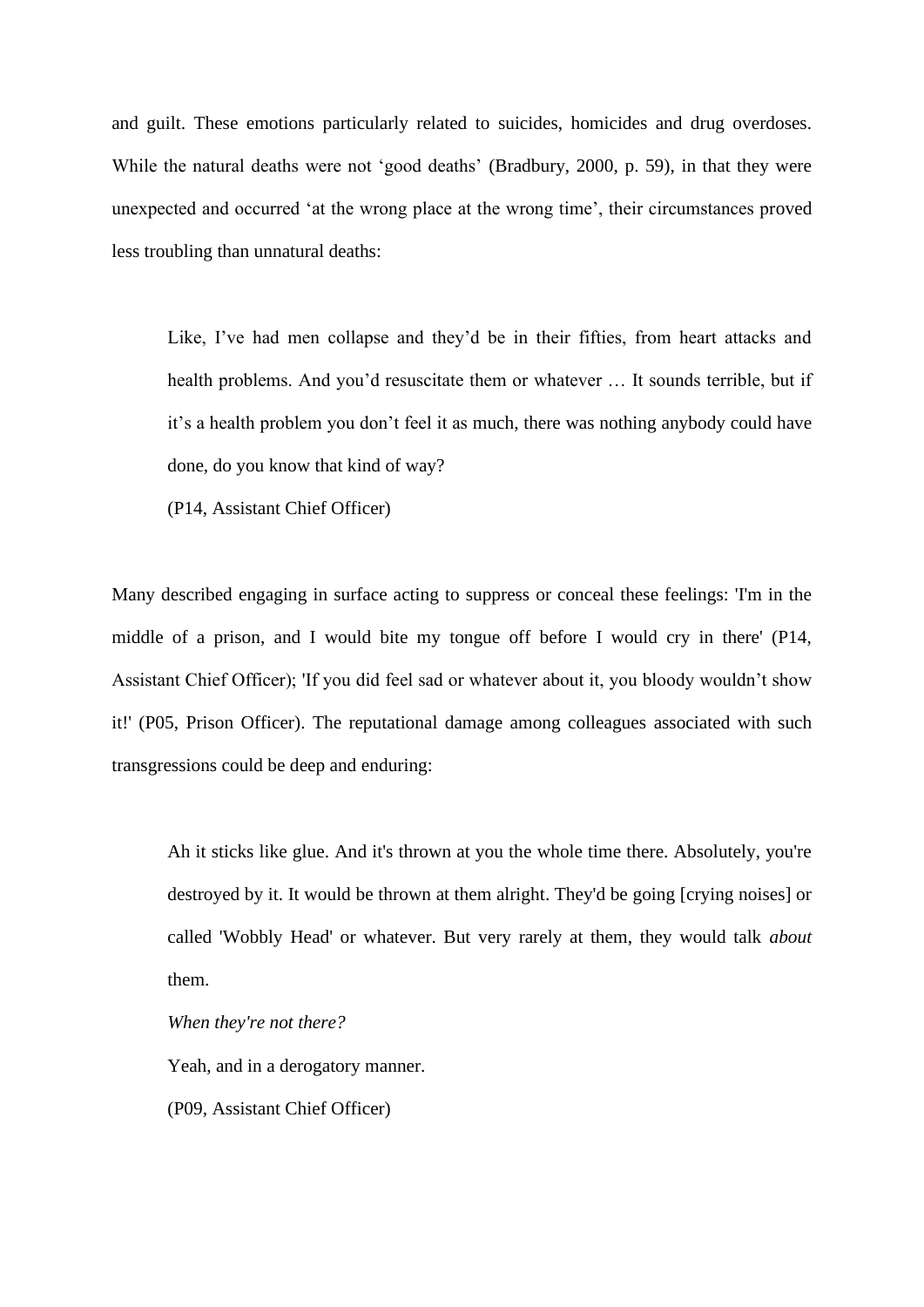#### *5.2.1 Humour*

As the prison transitioned from the emergency response to staff managing its aftermath, the atmosphere between staff also transformed, with space opening up for conversation about the incident. For most participants, these exchanges were typically humorous, with jokes and laughter used to 'break the ice' (P03, Assistant Chief Officer). Like officers in Crawley's (2004) study, participants used humour as a means of communicating and concealing emotion. Beyond softening a heightened mood caused by the occurrence of a death, humour acted as a 'social proof' (P10, Governor) among colleagues, aided participants in projecting a hardened and detached image after the incident (particularly for unnatural deaths), and bolstered staff camaraderie.

The humour described by participants had numerous forms, including storytelling, joke telling, sarcasm and teasing. It was characterised as 'black humour' or 'graveyard humour', with many using language such as 'dark', 'sick', 'dry' or 'perverse' in their descriptions. Some viewed it as an occupational necessity, and framed it as a necessary 'coping mechanism' (P10, Governor) following a prisoner's death, regardless of the nature or cause of death. It provided a medium through which staff could quickly offload or neutralise any emotional reactions that may transgress feeling rules. Black humour and banter were therefore seen as safer approaches to talking about the death of a prisoner:

I do the black humour thing better. I'm a bit more bolstered by that than somebody asking me how I'm feeling. I have to look at this person tomorrow. I'm not going to tell them how I'm feeling, absolutely no way. That's like making a fool of yourself at the office party; you just don't do it! [laughing]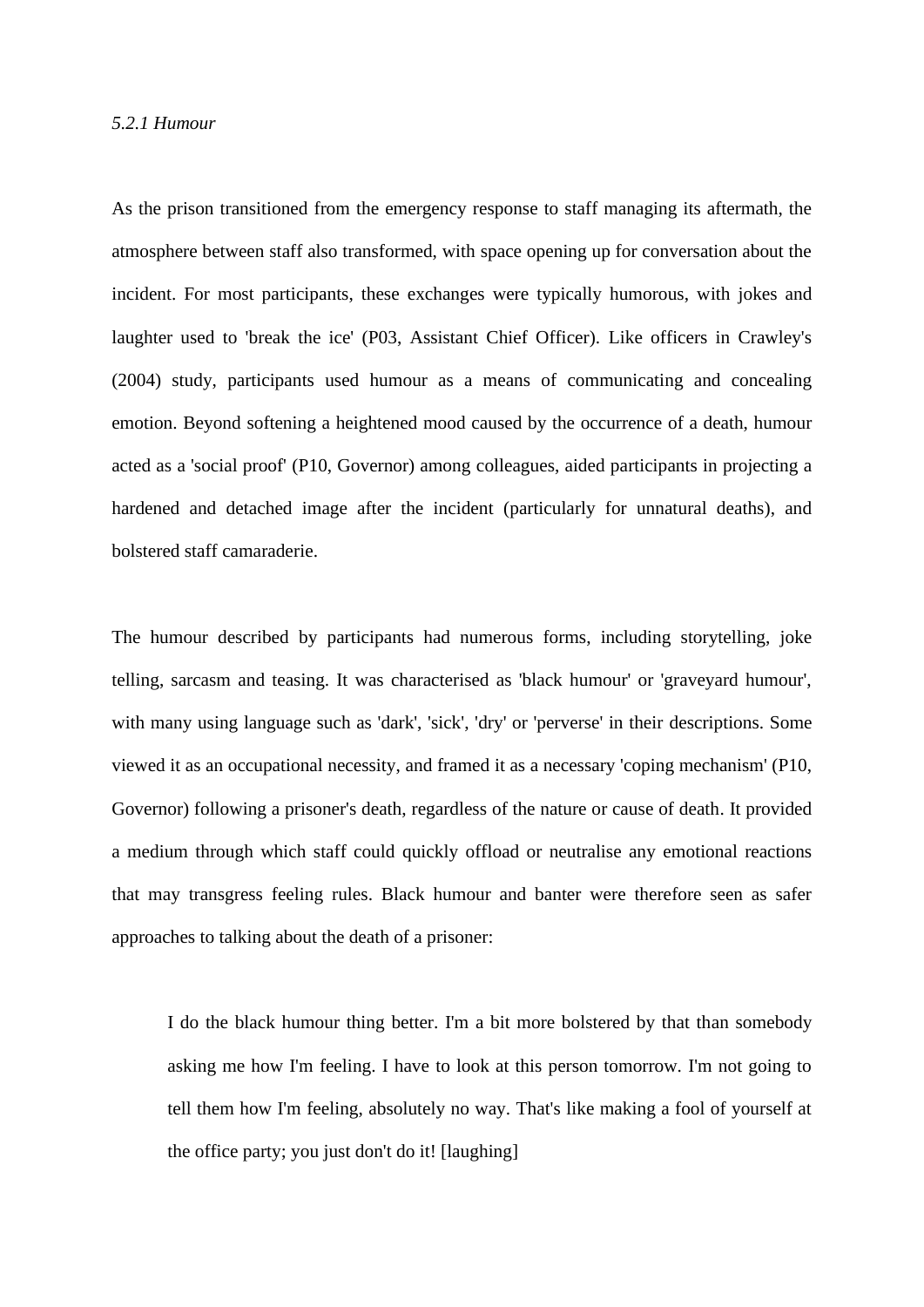#### (P14, Assistant Chief Officer)

Post-incident collective humour also served as a means for staff to regulate the emotional display of their colleagues, reinforcing the feeling rules for those who appear to have forgotten them. A governor participant described how this process unfolded among both officer and governor grade staff:

They wouldn't *allow* you to be miserable. You wouldn't have permission to be miserable. So you'd come in miserable, and you wouldn't be allowed to stay that way because they would absolutely cut you in two and slag you off until you had no choice but to shake yourself out of it. They would actually be slagging your bloody moroseness. And tell you to cop yourself on or making a few comments and so on. And before you knew it, you were laughing away with them and you'd no reason to be in the dumps about it, you know.

(P07, Governor)

Although the deceased prisoner was a focus of much of this humour, several participants expressed discomfort with jokes that focused too much on the presentation or position of the body, particularly in cases of unnatural deaths such as drug-related deaths and suicides, revealing limits of acceptability in this context. Between staff, these boundaries were enforced by those in supervisory or management roles, who would moderate humorous exchanges with individuals and in groups. One governor recounted an incident from his time as a Chief Officer wherein a prisoner had passed away while holding a cigarette, which caused a junior colleague to comment, 'Have a look at your man here, it's good proof that smoking kills you.' He described his discomfort with the remark, reflecting: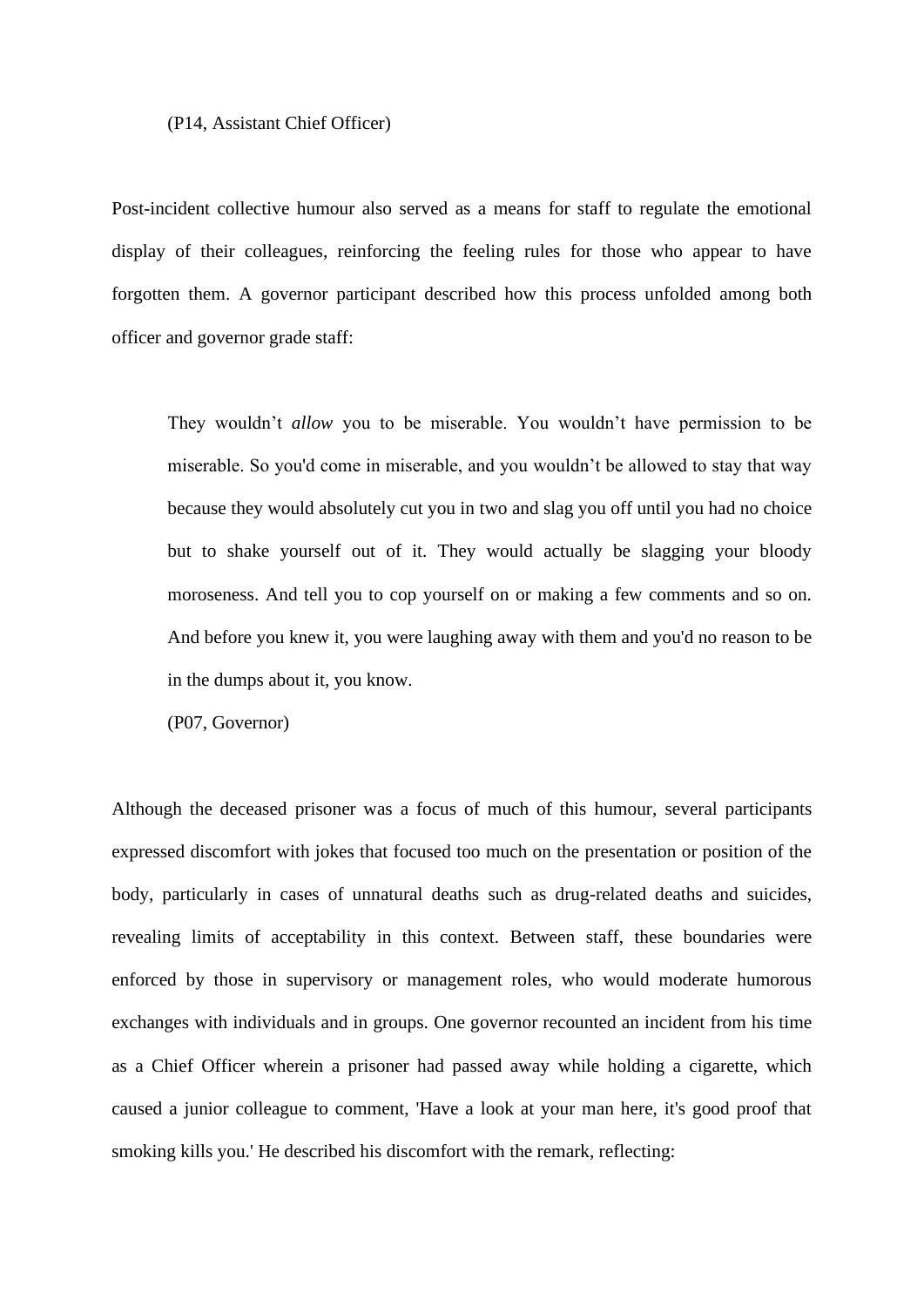I mean, that's a stupid thing to say. And it was probably because he was shocked and upset, you know. But I remember calling him when we were finished what we were doing, calling him over and telling him. And he said, 'I didn't know what to say I was so shocked to see somebody dead in the bed, I didn't know what to say.' And that's fair enough. But people have to be aware that at the end of the day it is somebody's son or husband or brother or whatever, and it is difficult to find somebody dead. (P04, Governor)

#### *5.2.2 Empathy*

Participants' accounts reveal an expansion in feeling rules in the time following a death to accommodate expressions of empathy. While black humour remained the more common means for participants to relate their experiences to their colleagues, empathy and compassion for the deceased prisoner was accepted as a human reaction to death, and was permissible when framed in the context of broader social reactions to death. Empathy for deceased prisoners related to their loss of life more broadly, rather than being focused on the nature or cause of their death:

There would be something wrong with you if you didn't have some degree of empathy for the loss of life, no matter who they were … If a person loses their life, and if you don't have some degree of human sadness about that well then there's something wrong with you in my view, you know. I don't think you have to get all watery and whatever about it, just acknowledging what happened.

(P02, Retired Prison Officer)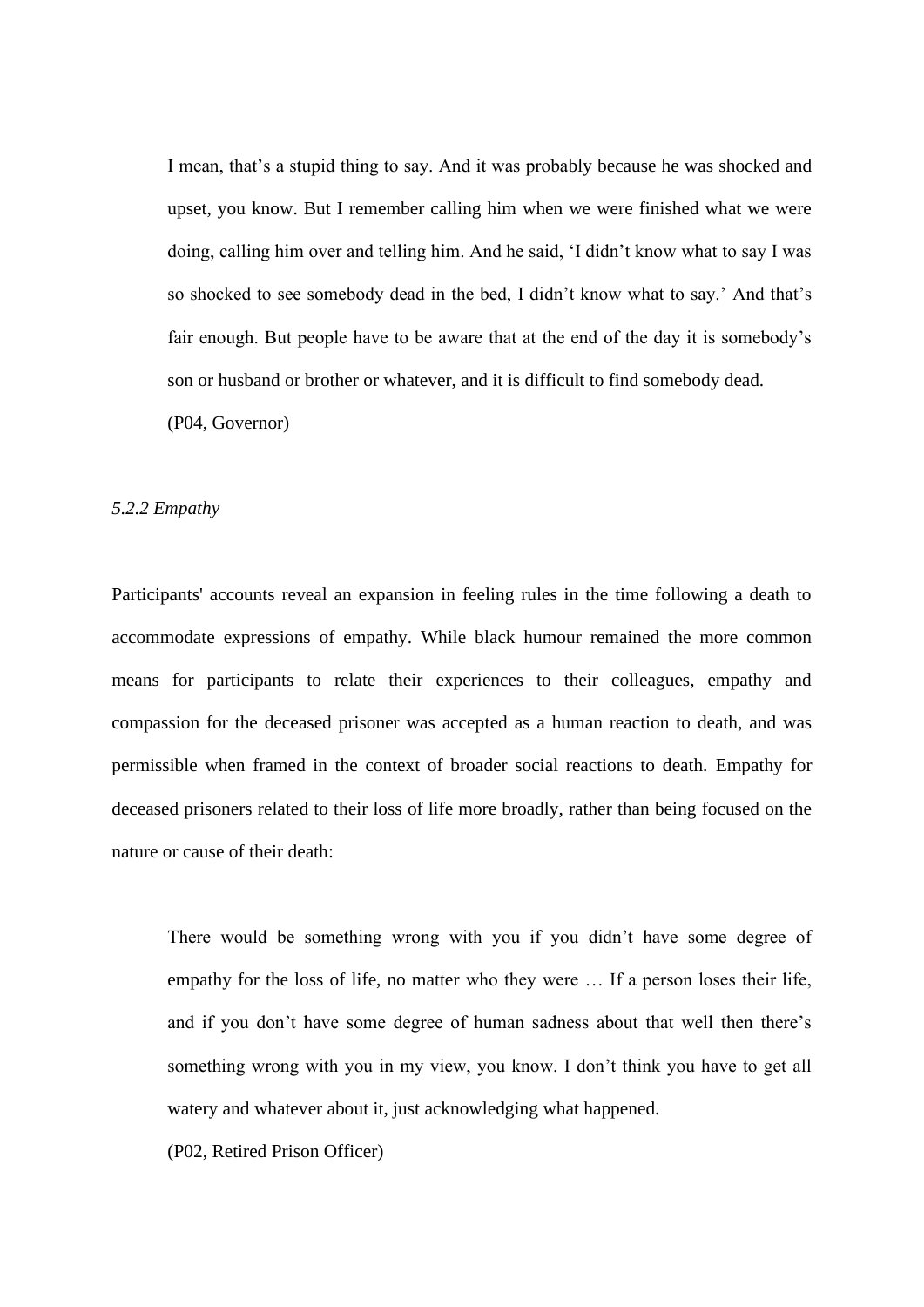Like humour, expressions of empathy had distinct boundaries. These were more restrictive than those imposed on humorous exchanges and observations, however. Language was important in this context; participants who spoke about expressing empathy for a deceased prisoner in the presence of colleagues warned of the dangers of being too effusive in their sympathies:

It's important that you say it the *right* way. I mean, if you start coming out and saying, 'God, I feel so sad about that, that's awful.' I just think that's the wrong way to say it, because you could be perceived, and with some degree of understanding, people would think, 'Is he for the birds or what? He's in the Prison Service.' Whereas it's better if you could say a more neutral, but nonetheless a statement of fact such as, 'It is sad that something like that should happen.'

(P02, Retired Prison Officer)

Those who ventured beyond acceptability in articulating their empathy for the deceased could become the subject of ridicule: 'They'd brand the officer as a 'Lag lover'' (P03, Assistant Chief Officer); 'It'd be, 'Ah you're soft', 'Lag lover', 'Sure he's dead anyway'' (P06, Prison Officer). Expressions of empathy for colleagues who responded to a death were not as tightly regulated however. Prison staff culture encourages positive concern for fellow staff (Kauffman, 1988), and empathising with those involved in the incident was accepted within the professional feeling rules, particularly if the officer had limited experience or if the nature of the death was particularly challenging: 'We'd talk about how we'd feel for the person that found them, and you'd be aware of the knock-on effect' (P14, Assistant Chief Officer).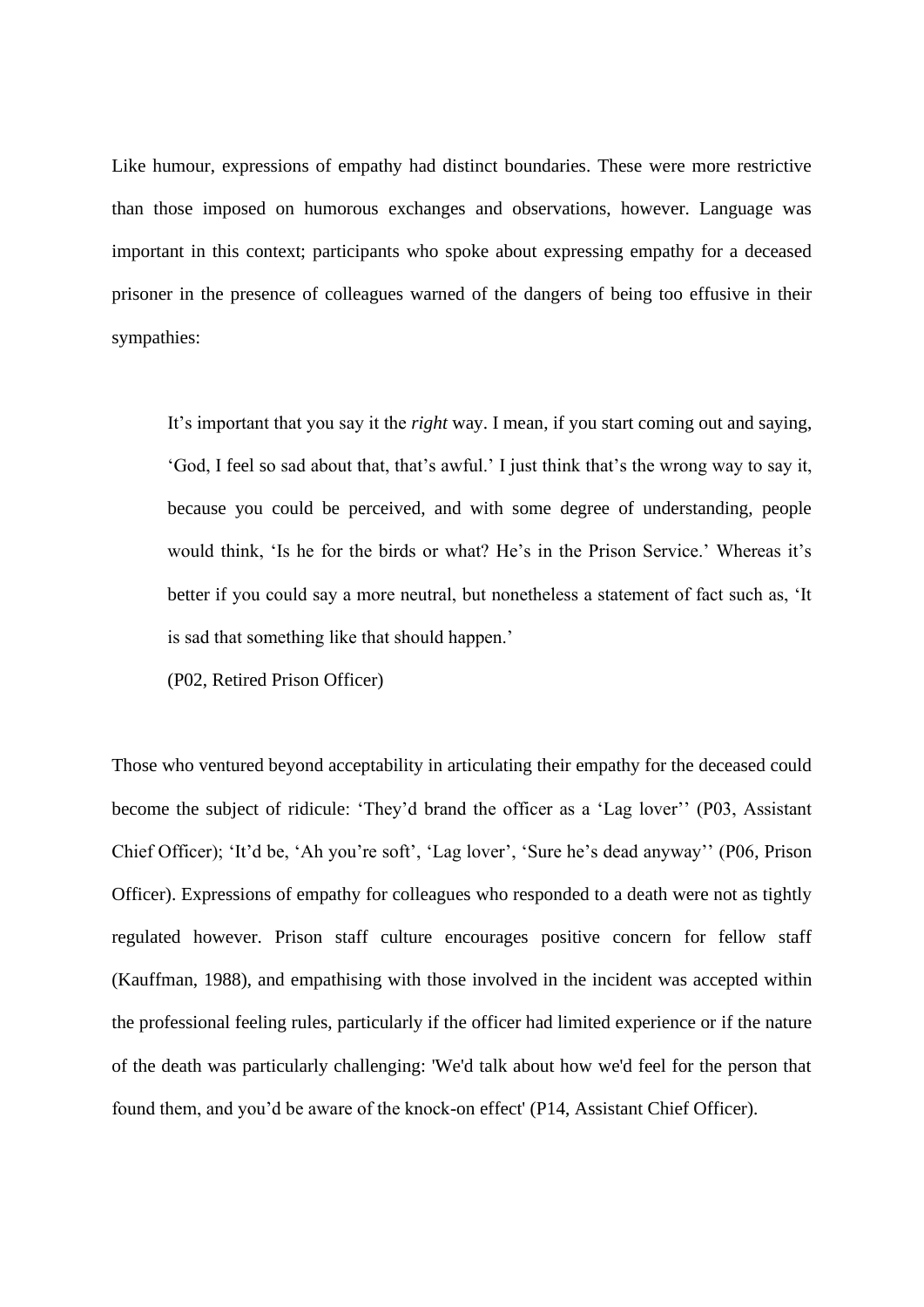### *5.3 Beyond the immediate aftermath: Managing emotions and finding support*

The long-term aftermath of participants' experiences saw their emotional practices and preoccupations change once again. The emotion management discussed above saw participants suppressing or repackaging unacceptable emotions to facilitate operational continuity and brief collective catharsis. In the long-term aftermath, participants focused on mitigating the emotional impact of their experiences in their personal and professional lives.

All participants reported changes in either or both their work and home lives following their experiences of prisoner deaths. For some, these changes were positive, such as increased awareness of suicide risk or greater confidence in dealing with medical emergencies. Other participants suggested that their encounters with deaths altered their feelings about prisoners more broadly. The depth of involvement with the deceased or their death was meaningful here, as these participants reported a long or familiar relationship with the deceased, which affected their emotional responses to the death, in addition to broader issues of prison life. Speaking about a prisoner who died by suicide, one participant reflected on the impact that his relationship with the deceased had on his feelings about staff-prisoner relationships:

The fact that I could separate a fella who'd murdered [someone], and thought of him as a human with a dreadful background and felt sorry for the poor bugger, that didn't do me any harm as a person. There used to be an ethos in the Prison Service that we're the officers, they're the lags; us and them. There still has to be a certain bit of division between the two, there is a line that must not be crossed, but it's softened from what it was for me. I think that did me some good, both as an individual and a prison officer.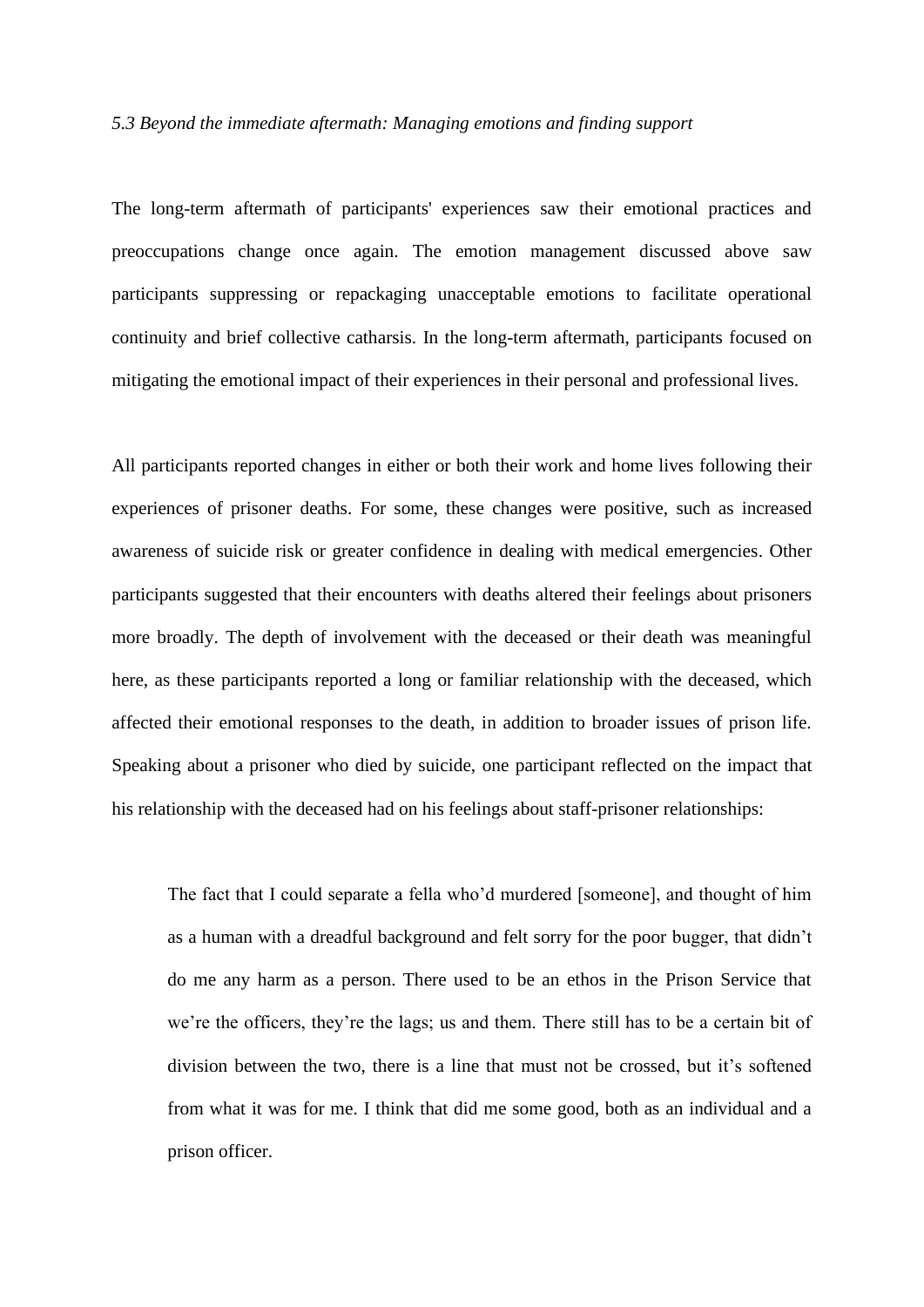#### (P11, Prison Officer)

Many however felt that their encounters with the deaths of prisoners had negatively impacted their professional and/or personal lives. Some disclosed that their experiences had transformed their relationships with spaces in the prison, most commonly the location of a death, which was avoided in an effort to suppress a possible re-experiencing of any inappropriate emotions associated with the event. Most participants reported some spillover of their experiences of deaths in their personal lives, with some remarking that they did not identify this spillage until much later. While the nature of the deaths that invaded participants' home lives were varied, the majority related to unnatural deaths, with natural deaths representing a smaller number. Many issues experienced by participants related to the visual and olfactory sensations of dealing with bodies and the negative emotions that accompanied these memories. Difficulty with visual memories of deaths was a prominent issue, particularly for those who dealt with a suicide by hanging. These participants described experiencing strong visual flashbacks or having trouble with depictions of suicide in film and television:

At times it does come back to me, mainly if you see it in films or TV, someone hanging. It kind of brings you back to what happened that day.

(P13, Prison Officer)

Other reported issues included sleep loss, flashbacks and frequent mental re-examinations of the incident, and these experiences mainly related to suicides and drug-related deaths such as overdoses. In contrast, participants did not disclose similar issues in the aftermath of natural deaths.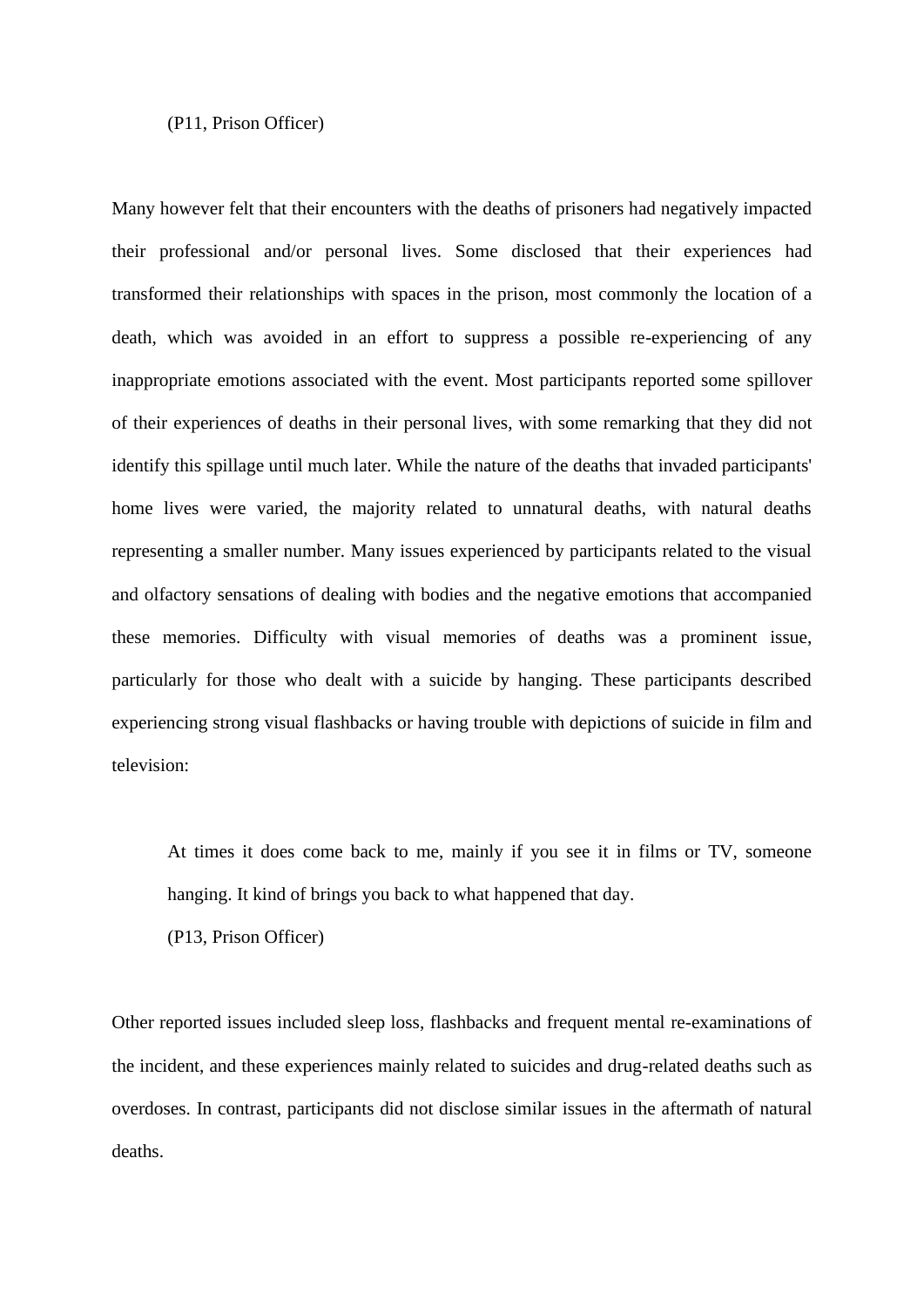#### *5.3.1 Finding support at work*

The feeling rules offered limited opportunities to find emotional support for these issues within the prison walls. At the time of the study, formal support for Irish Prison Service staff who had experienced the death of a prisoner was provided through the Employee Assistance Programme in the Civil Service, with several staff working as Employee Assistance Officers within the Irish Prison Service. In addition, there are Staff Support Officers in each prison, who act as the first point of contact and referral. The Staff Support Officer – referred to by most participants as the 'Sad Stories Officer' – was a part-time position at the time of study, with staff performing a peer support and referral role in addition to their regular prison duties. Several participants cited concerns about confidentiality and access given the peer-led and part-time nature of this role. Similar observations have been made regarding formal support for prison staff in England and Wales (Borrill et al., 2004; Ludlow et al., 2015). A Critical Incident Protocol was also in place for staff who have experienced a death in custody, and this may include the provision of psychological support for staff, if necessary (Irish Prison Service, n.d.). The majority of the sample did not access any support provided by the Irish Prison Service, citing concerns about image and stigmatisation:

If you go to the [Staff Support Officer] you're seen as being a nancy. Or people would say, 'I'm not fucking talking to him'; that's the attitude.

(P09, Assistant Chief Officer)

Informal support could be found with colleagues within the confines of the feeling rules. Beyond humour, there were limited avenues for speaking about these issues with colleagues.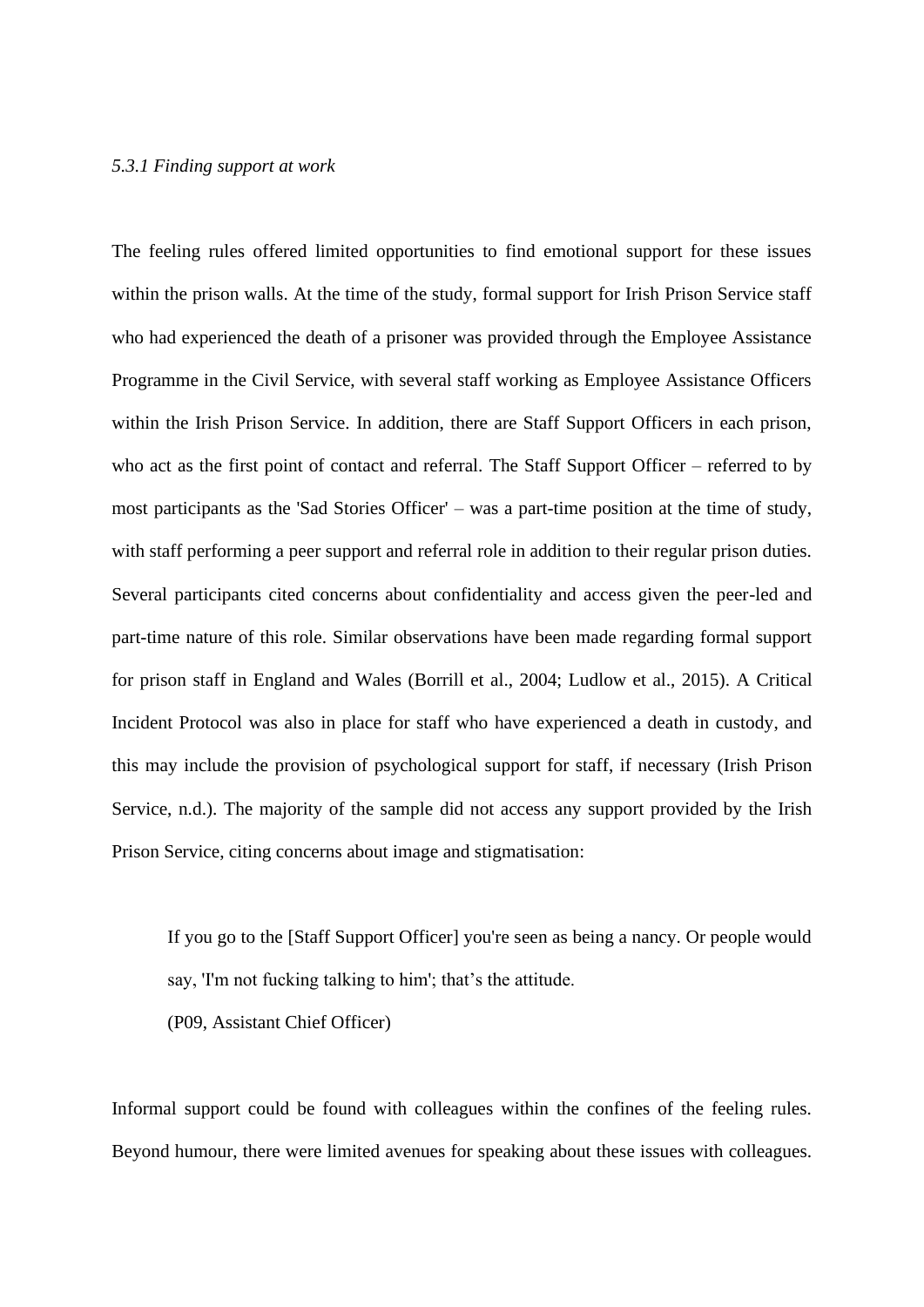The sharing of 'war stories' about the different deaths participants and their colleagues had experienced was another acceptable medium for the speaking about emotional reactions to the deaths of prisoners:

It's cathartic, absolutely. And people often sit around and they often refer to it in work, sitting there and swapping war stories. Yeah it is, it's a great way. Because it's a *safe* environment of saying how you felt at the time. And it's good to be able to do that. And it's even more satisfying to hear when somebody else says they felt the same. Like if they say, 'Sure I was the same, I was shitting myself. I didn't know what to do.'

(P04, Governor)

Access to collegial support differed between grades, however. These differences related two primary concerns, space and time. Regarding space, the locations, and thus nature, of informal peer support differed according to the spaces accessible to participants. Communal coping through storytelling and reassurance was reported by governor and chief officer participants, taking place in spaces that were allocated solely to their ranks. Several of the governor participants spoke at length about the supportive nature of group storytelling, with each example taking place in management areas, spaces to which they had regular and exclusive access. A frequently cited benefit was that these rooms were closed off and more intimate than larger communal spaces such as the staff mess, offering increased shelter from professional expectations. In contrast, participants in lower grades had access to a more limited array of spaces in which to form 'communities of coping' (Korczynski, 2003). Moreover, messes and other communal areas were spaces of increased visibility and larger numbers, resulting in greater enforcement of feeling rules, which limited opportunities for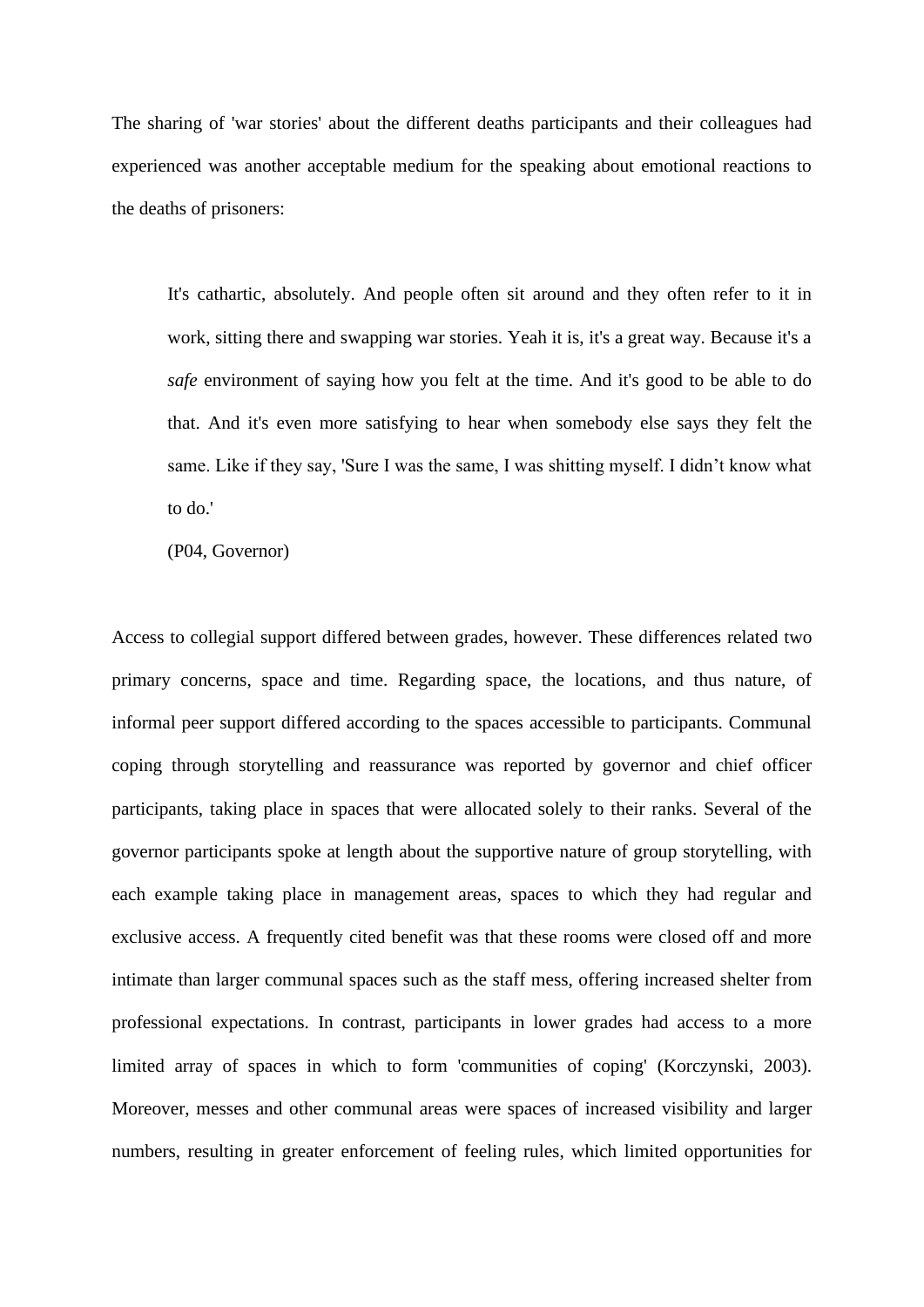support: 'You wouldn't walk into the mess crying. Everyone can see you!' (P17, Nurse Officer).

Time was also significant in participants' engagement with collegial support. Like space, time for communal coping was experienced differently across grades, due to the variations in temporal distributions of staff routines depending on their roles. Once again, managers appeared to have more time to come together to communally cope with deaths in custody, while the collective emotional labour of those working on wings and landings was influenced to a greater degree by temporal considerations such as unlock times, shift patterns and cell check timings. When asked about the nature of the talk between his colleagues in the immediate aftermath of a prisoner's death, one participant responded:

Um, well Colette the unfortunate thing is we go back to doing our duty, you know, that's just it. Our checks still have to go on. [*Yeah*] We have to double check to make sure that nothing actually happens during the course of that night so we just went back to doing what we did. That's just the reality of it you know.

(P03, Assistant Chief Officer)

For some officer grade participants, this was a source of frustration, as they felt they had limited time to collectively recover from their experiences. This particularly rankled some, as they felt it may thwart their efforts to keep their encounters with prisoner deaths out of their home lives:

There should be a few minutes to get together and say, 'Listen, how are you feeling?' You know, 'What were you thinking about when you took the knife off her or when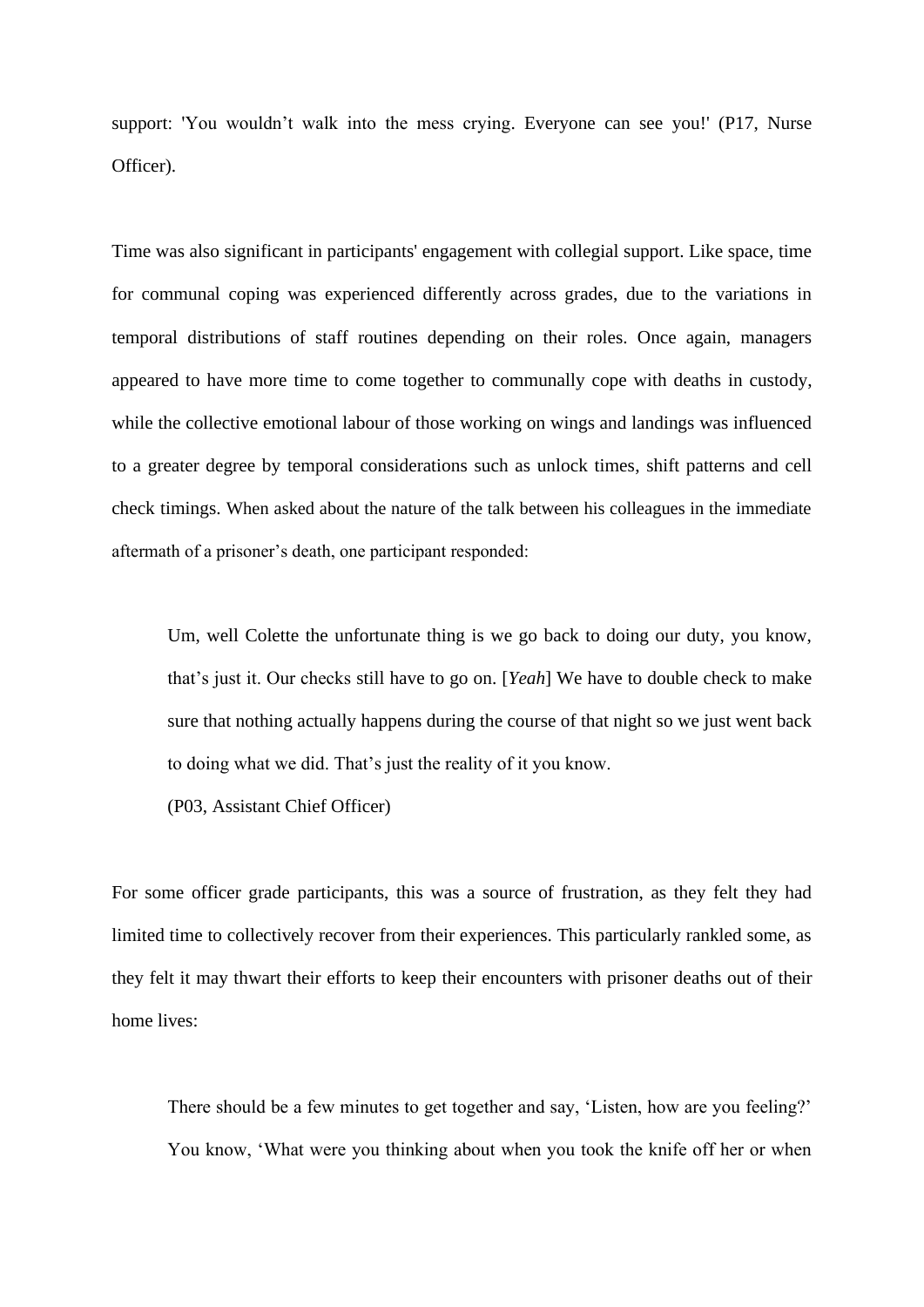you stopped her taking those tablets?' Get people to talk and get people to get it out of their system and be open about it and de-stress, debrief, go home to their family … they take off their work mask and they put their social mask back on and they become civilians and humanised again.

(P05, Prison Officer)

#### *5.3.2 Protecting the home from spillover*

Thirteen of the 17 participants highlighted the importance of maintaining separation between their experiences of deaths at work and their lives at home, with most of these discussions containing some reference to the idea of 'leaving work behind' when returning home from the prison. This view was maintained by participants across all grades. While participants' families were often concerned about their emotional and physical wellbeing following their experiences of prisoners' deaths, many were determined not to discuss these incidents and their emotional reactions while at home:

My father was a prison officer. But I only found out what happened on a day-to-day basis when I joined up. He never spoke about it. And I never tell my wife anything about our work. I *never* speak about deaths, never open my mouth to her. She doesn't need to know about that.

(P09, Assistant Chief Officer)

In the long-term aftermath of participants' encounters with the deaths of prisoners, the realms of work and home were demarcated by the passage between them. The journey between work and home was transformative; experiences and enduring memories of prisoners' deaths were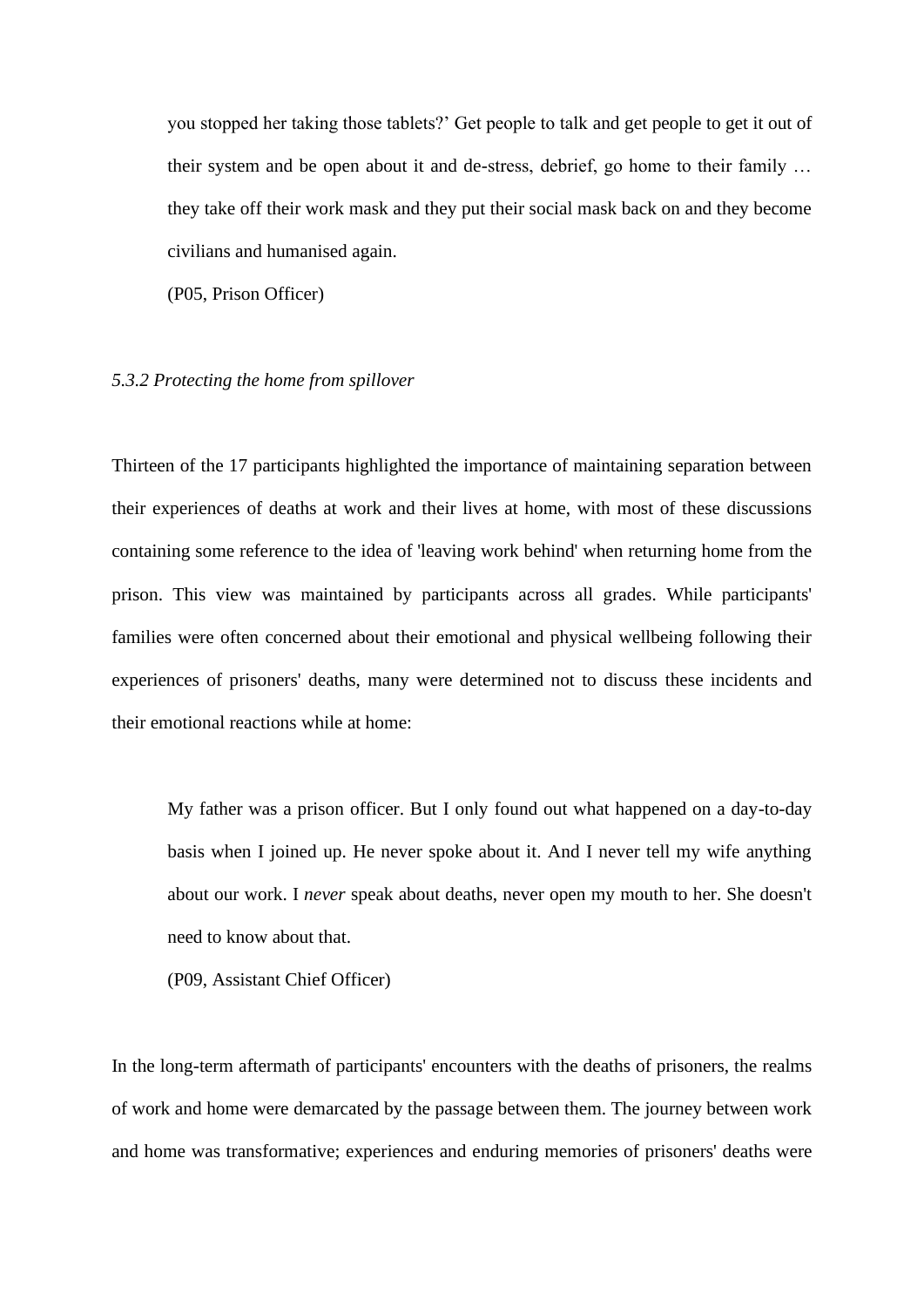'left behind' (P01, Retired Prison Officer) or 'compartmentalised' (P11, Prison Officer) as participants began to prepare themselves to return to their personal lives. A number of participants identified landmarks along their route home as the boundaries between the two worlds, places where they felt their thoughts shifting from the incident to their personal lives. One participant, who had experienced several unnatural and natural deaths, spoke about how markers along her commute aided in maintaining separation between her life at home and her experiences of these the deaths in the weeks and months that followed:

On the way home it was 'shut off', and on the way back it was 'shut on'. So it wasn't a conscious thing that I did, but it was something I was aware of. I would click into prison officer mode the minute I would go through the toll bridge. The minute I'd hit the booth and the barriers move, I'm now in prison officer mode. And then on the way home, bang, I'm back into mammy mode.

*So are you coming back to your home life?*

Yeah. And it's not a conscious thing. It's just something that I'm aware of. And I tend to do it now when I hit the airport. It's nearly like a switch that goes on; you've processed what's happened that day on your little drive up the road.

(P14, Assistant Chief Officer)

Moving between these separate worlds also bolstered participants' emotion management competencies. Dealing with emotions on the journey between work and home not only prevented spillage of their experiences of prisoner deaths into the home, but also assisted participants in adhering to feeling rules and presenting an acceptable emotional display at work: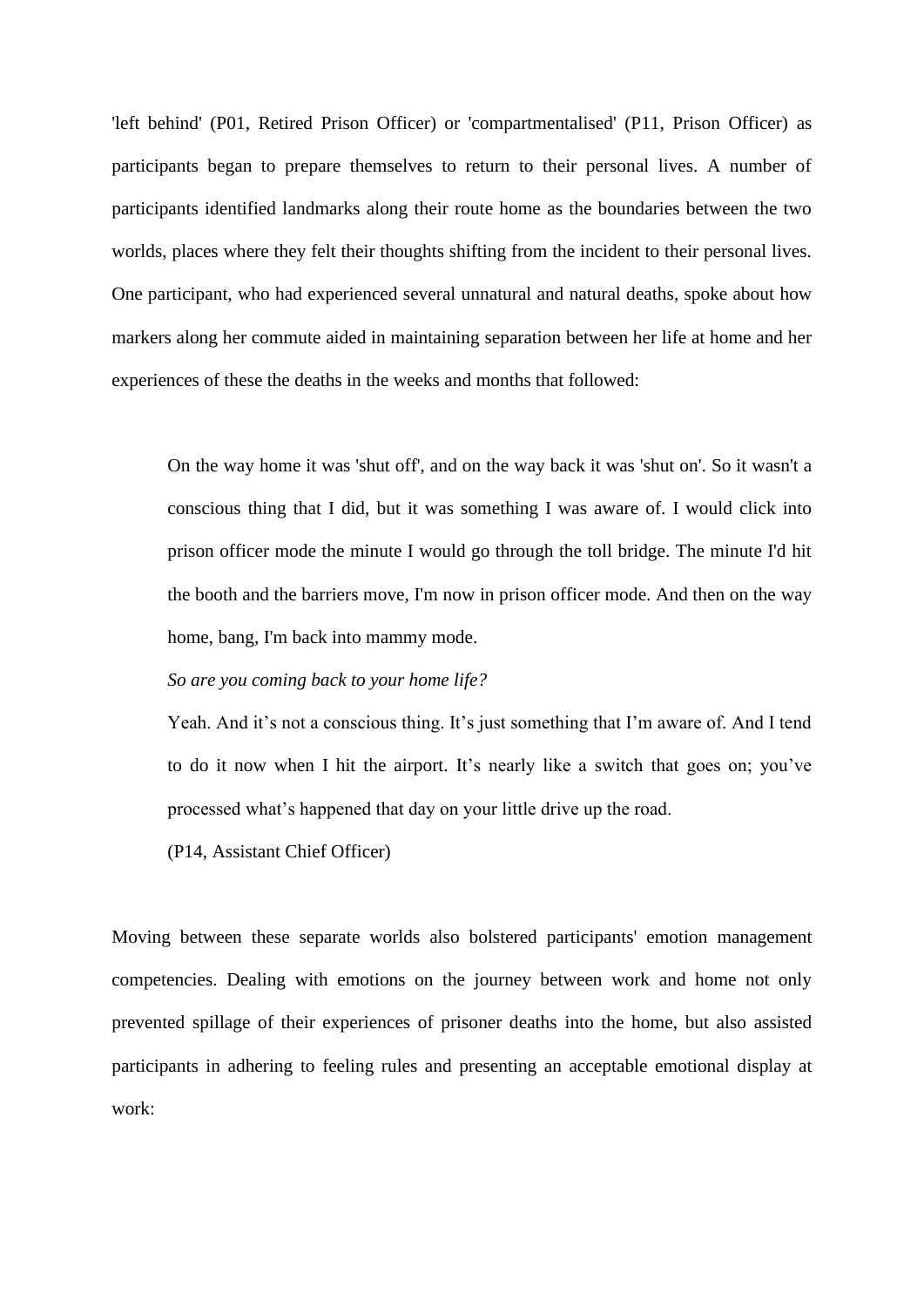I live 60 miles from [the prison]. Normally by the time I'm home I have the steering wheel beat up and I've everything sorted and I've dealt with it. And then the next day I'm back in work and everything looks normal; to me, to everyone. (P15, Governor)

### **6. Discussion**

This article explores participants' accounts of emotion management and performance during the emergency response to a prisoner's death and in the immediate and long-term aftermath of these incidents. A contribution of this article is that it demonstrates the shifting emotional practices and preoccupations of staff through and following the emergency response to a death, thus deepening understandings of emotion management in prison work. The research findings suggest that prison staff have limited avenues for emotional expression during and following the emergency response to the death of a prisoner. Within the prison, most emotions are managed with Bolton's (2005) prescriptive category, regulated by professional feeling rules that demand an appearance of competency and resilience, which directed participants towards emotional displays of detachment and humour. Emotional displays that betrayed these expectations were unacceptable as they indicated emotional vulnerability to colleagues, other prisoners and family.

While previous research has identified the 'emotional danger' (Lindahl, 2011, p. 24) of empathy in prison work, in the time following a death, empathy is permitted as it is an 'accepted convention of feeling' (Bolton, 2005, p. 133) to express empathy following a death, regardless of its nature of cause. This indicates the flexibility of feeling rules in prison work, with presentational emotion management permissible depending on the circumstances and the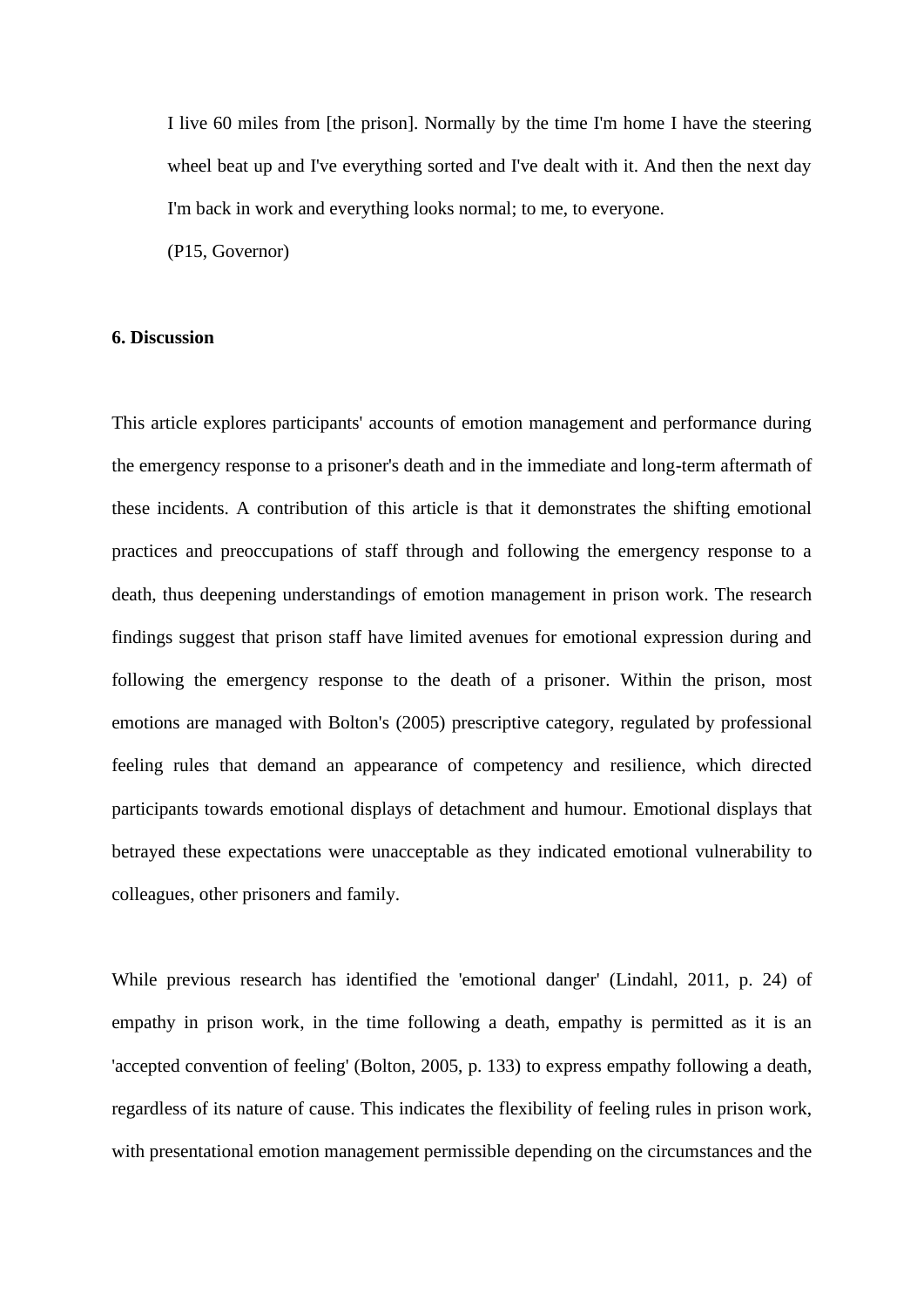'implicit traffic rules of social interaction' (Bolton, 2005, p. 133) outside the prison. The nature of staff relationships with deceased prisoners is also meaningful, as those who reported closer involvement with a deceased prisoner indicated that the emotional impact of their experiences was enduring and transformative.

Previous research offers brief insights into the role of humour in both impression management and collective coping following the suicide of a prisoner (Crawley, 2004) and incidents of suicide-related behaviour (Sweeney et al., 2018). The current study corresponds with these analyses in finding that humour was an important part of collective emotional labour following participants' experiences of all types of deaths, including suicides. The findings reported here also add a perspective to previous research that elucidates the boundaries of this humour. While the deceased prisoner was the central focus of much of the humour exchanged following their death, participants' accounts did not reach the 'cadaver rhetoric' seen in research with professionals who more regularly deal with death, such as emergency services personnel (Scott, 2007, p. 357). As discussed earlier, humour focused on bodies, such as their appearance or position, was regarded as exceeding limits of acceptability. This was a particular issue for unnatural deaths such as drug-related deaths and suicides. Unlike professionals who regularly encounter death, dealing with bodies is not a frequent task for prison staff, and while humour aids in surface acting, it may not be able to sustain cognitive reframing or reinterpretation of the physical nature of a prisoner's death (Moran and Massam, 1997).

Feeling rules also extended to participants' perspectives on engagement with formal support. This support was eschewed by most in favour of 'mutual morale raising' (Hochschild, 1983, p. 115) achieved through informal peer support, primarily in the forms of humour and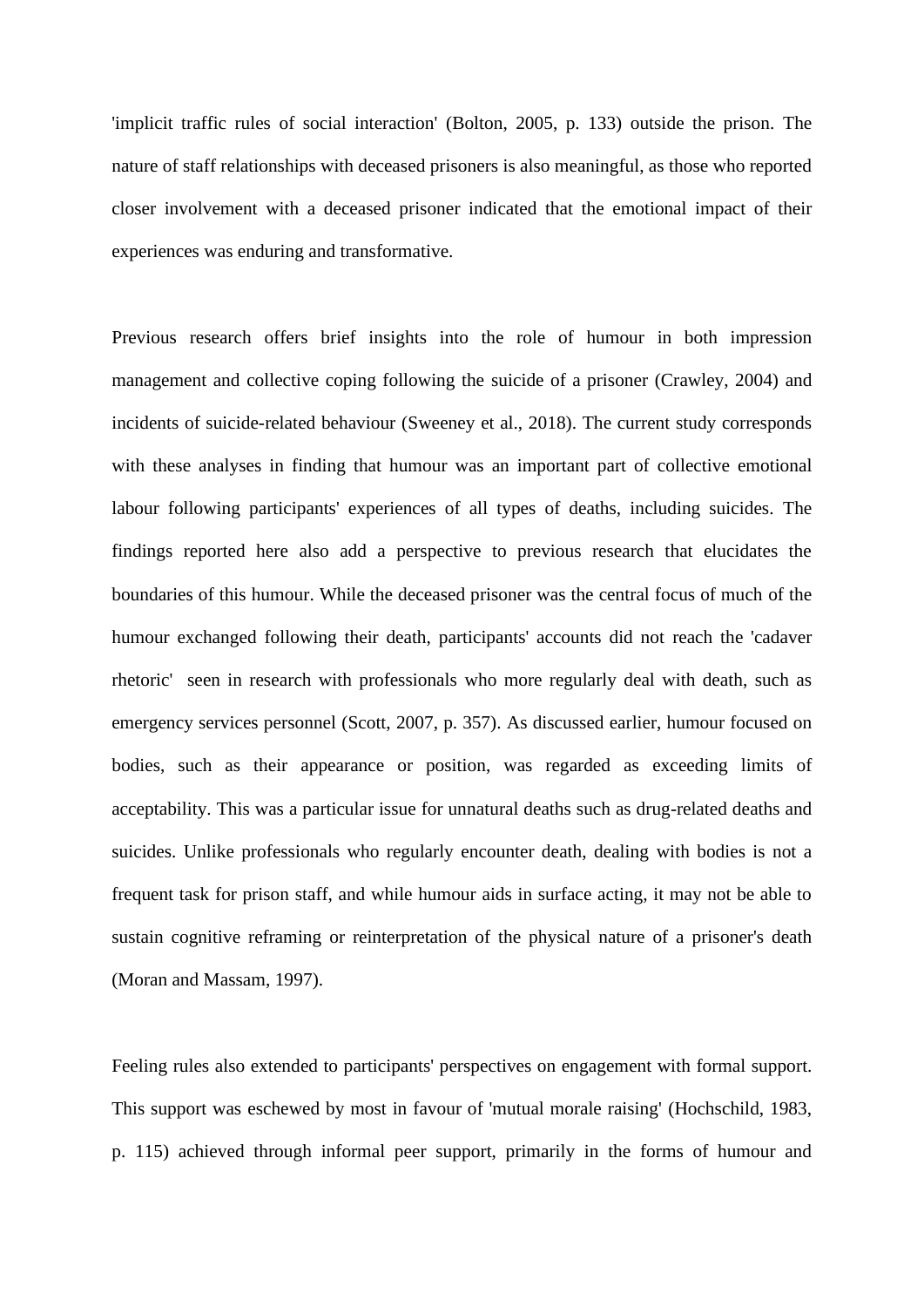storytelling. Philanthropic emotion management is seen through the stories shared between colleagues, with previous experiences offered as gifts of reassurance (Bolton, 2005). These efforts to 'cope communally and socially' (Korczynski, 2003, p. 58) were similarly regulated, however. In this way, emotions were pushed out of many spaces in the prison, particularly large communal areas such as staff messes. The current study therefore lends support for Crawley's (2004, p. 132) suggestion that prison officers' emotion performance is geographically distributed, with specific spaces on the prison's 'emotional map' understood in the context of which emotions are acceptable at these sites. This article further develops these points by identifying staff grades as a factor in the spatial and temporal experiences of collective emotional labour. While participants in management roles occasionally found space for a more varied emotion performance in cloistered areas, such as governors' offices, in many cases, the lack of space and time for emotional engagement led to the emotional effects of participants' experiences being squeezed out beyond the boundaries of the prison, invading participants' personal lives.

Although participants' experiences altered aspects of their professional practice, their encounters with prisoners' deaths appeared to have a more enduring impact in their personal lives. The traumas reported by participants were all experienced while outside the prison walls, pushed out and hidden as a result of the 'silence' (Knight, 2014, p. 173) imposed by feeling rules, as well as uncertainty and scepticism regarding formal workplace support. Accordingly, these traumas remained hidden from the view of the prison, concealed from colleagues and the organisation. Bennett (2016, p. 166) identifies similar 'hidden injuries' in his exploration of the working lives of prison managers, observing that cultural expectations regarding professionalism concealed mental and physical ill-health. Moreover, participants' attempts to protect their homes and families from spillover led to the emotional impacts of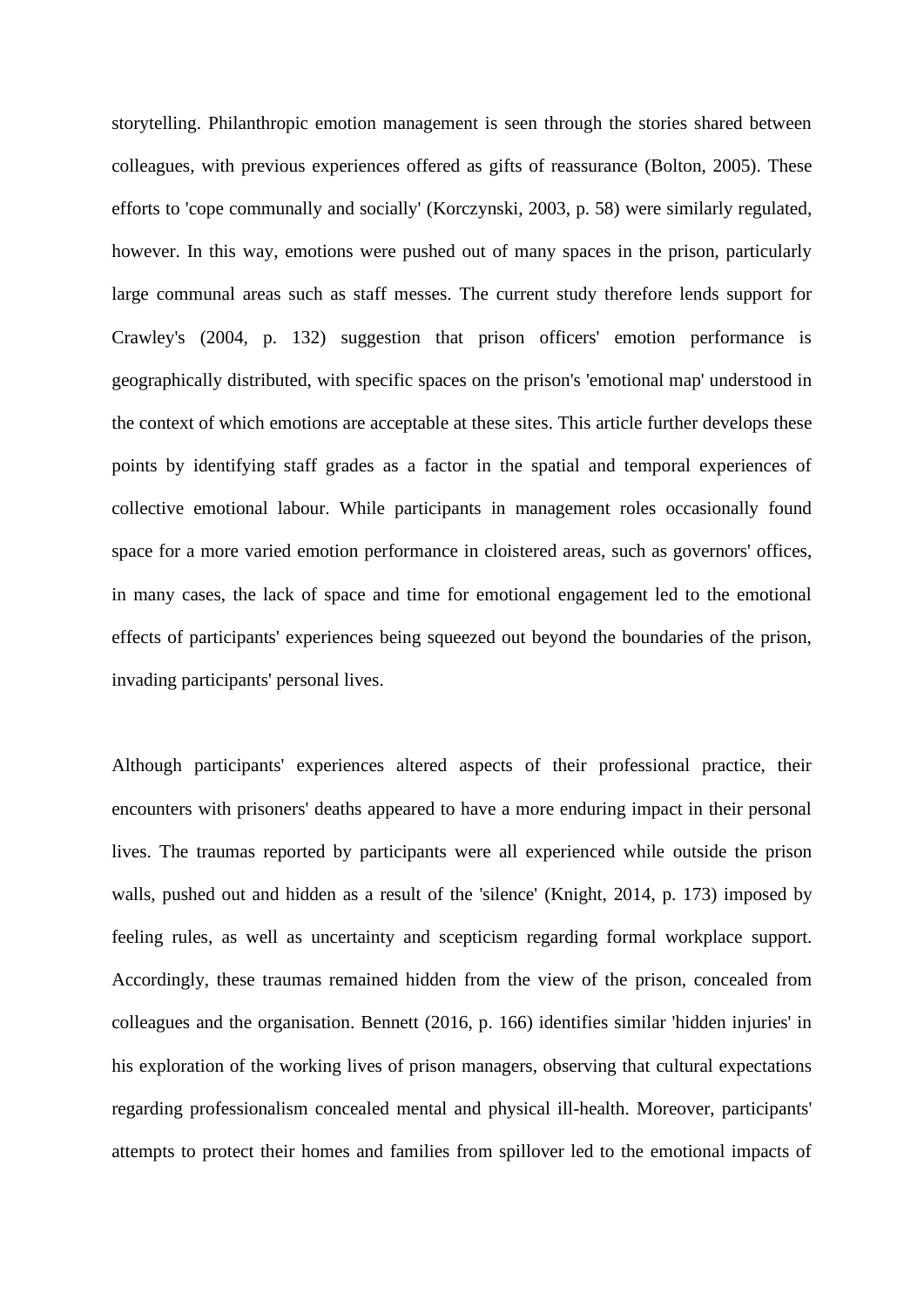these experiences not only remaining hidden from observation by the prison, but also from their families. This research therefore contributes to understandings of prison spillover and the impact of prison work on the lives of prison staff, and in particular builds upon the work of Crawley (2004) and Lambert et al. (2015) by exploring how prison staff experience and manage spillover arising from their experiences of prisoners' deaths.

The findings regarding spillover also lend support to recent work by Kinman et al. (2017), who suggest that clearer boundaries between work and home can protect prison staff from the negative emotional impact of experiences at work on their wellbeing. While participants in the current study identified physical boundaries between their work and home lives, many also reported several instances where these boundaries had been breached. These findings, accompanied by the low esteem for workplace support, suggest that critical incident support provided by the Irish Prison Service may not align with the emotional demands experienced by staff following the death of a prisoner. Some UK-based studies have also hinted at deficiencies in staff support following prisoners' deaths (Borrill et al., 2004; Ludlow et al., 2015). While the findings presented herein are from a small-scale study, they highlight the need for greater evaluation of the alignment between emotional support provided to prison staff following the death of a prisoner and the emotional impacts of these experiences. Such evaluations are vital for effective policy development in this area.

The size of the participant cohort reflects the in-depth and exploratory nature of the study. Accordingly, no claims of generalisability are made in this article (Denscombe, 2014). However, the richness of the data collected facilitates deep exploration of the emotional practices and preoccupations of prison staff arising from their experiences of the death of a prisoner, as well as highlighting the nuances that are implicit to emotional labour in prison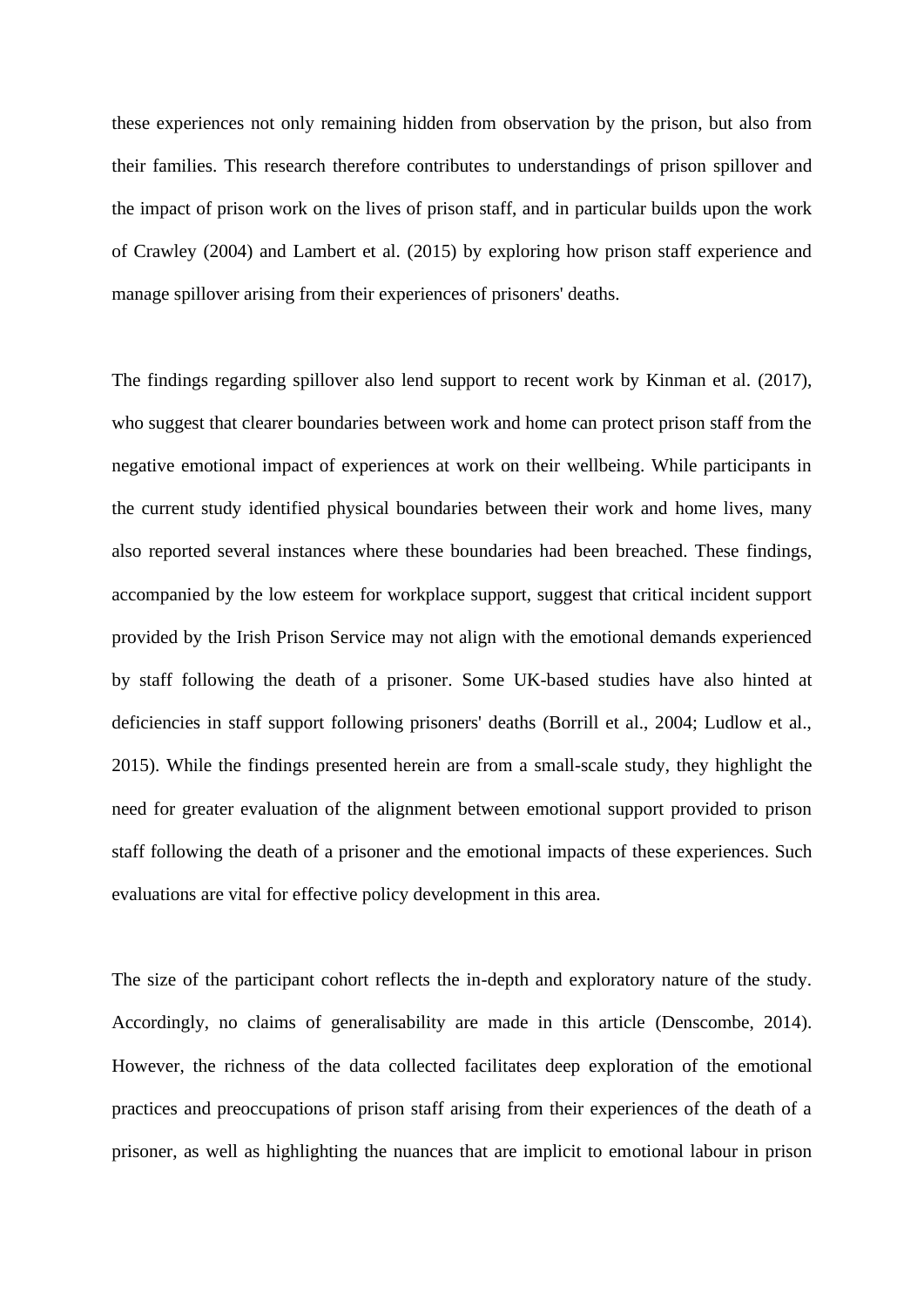work. Another limitation relates to the gender breakdown of the sample. While this may be mitigated by the diversity in grades and experiences within the cohort, the study was somewhat restricted in drawing out the 'gendered nature of emotional labour' (Lewis, 2005, p. 568) for prison staff dealing with deaths. In addition to extending understanding of the study topic, the findings presented herein were also found to be in alignment with previous research with staff in other countries. However, there will be differences between prison staff approaches to managing emotions generated by encounters with prisoners' deaths that are contingent upon the historical, cultural and political contexts of the jurisdictions in which they work. Future research on this topic in other prison systems would deepen understandings of the impact of cultural expectations on prison staff approaches to emotion management during and following the deaths of prisoners, and indeed other major incidents.

# **7. Conclusion**

Emotion management and performance during and following the death of a prisoner was a challenging task for participants. The current study illuminates these challenges, highlighting the individual and collective contexts of emotional labour in prison work, and its spatial, temporal and processual facets. The extant literature on prison staff encounters with the deaths of prisoners offers limited insights into how emotions are experienced, managed and performed by staff who deal with these incidents. The research presented herein has sought to extend this existing scholarship, and to explore more fully the emotional texture of death work in prisons. This article finds that feeling rules oblige staff to manage their emotional display while also managing their role in the operational response to the incident, motivated by an awareness that their colleagues are relying upon them to remain emotionally detached regardless of the nature of the prisoner's death. In the aftermath of the deaths of prisoners,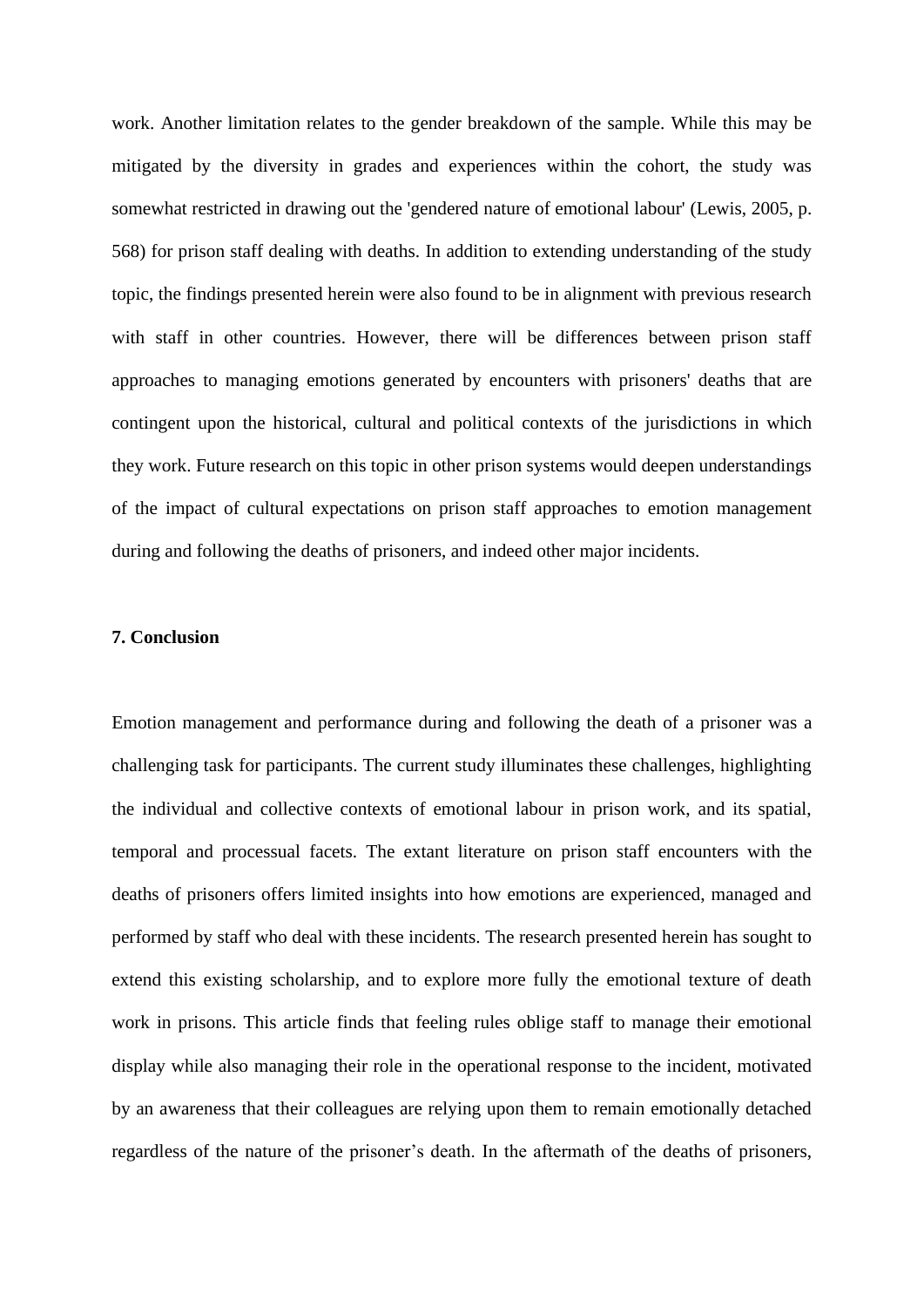professional feeling rules prescribe management and expression of felt emotions, placing spatial and temporal regulations on displays of humour, empathy and collegial support. Above all, these shared expectations regarding emotion management promote the necessity of concealing post-incident vulnerabilities inside the prison. This article therefore concludes that the implications of involvement with the death of a prisoner can often find life beyond the boundaries of the prison walls, pushed out by feeling rules, and thus remaining hidden from institutional and organisational management.

# **Acknowledgements:**

I am grateful to the two anonymous reviewers for their helpful comments on the earlier draft of this article.

## **Funding declaration:**

This research was conducted with the support of funding from the Irish Research Council Government of Ireland Postgraduate Scholarship Scheme.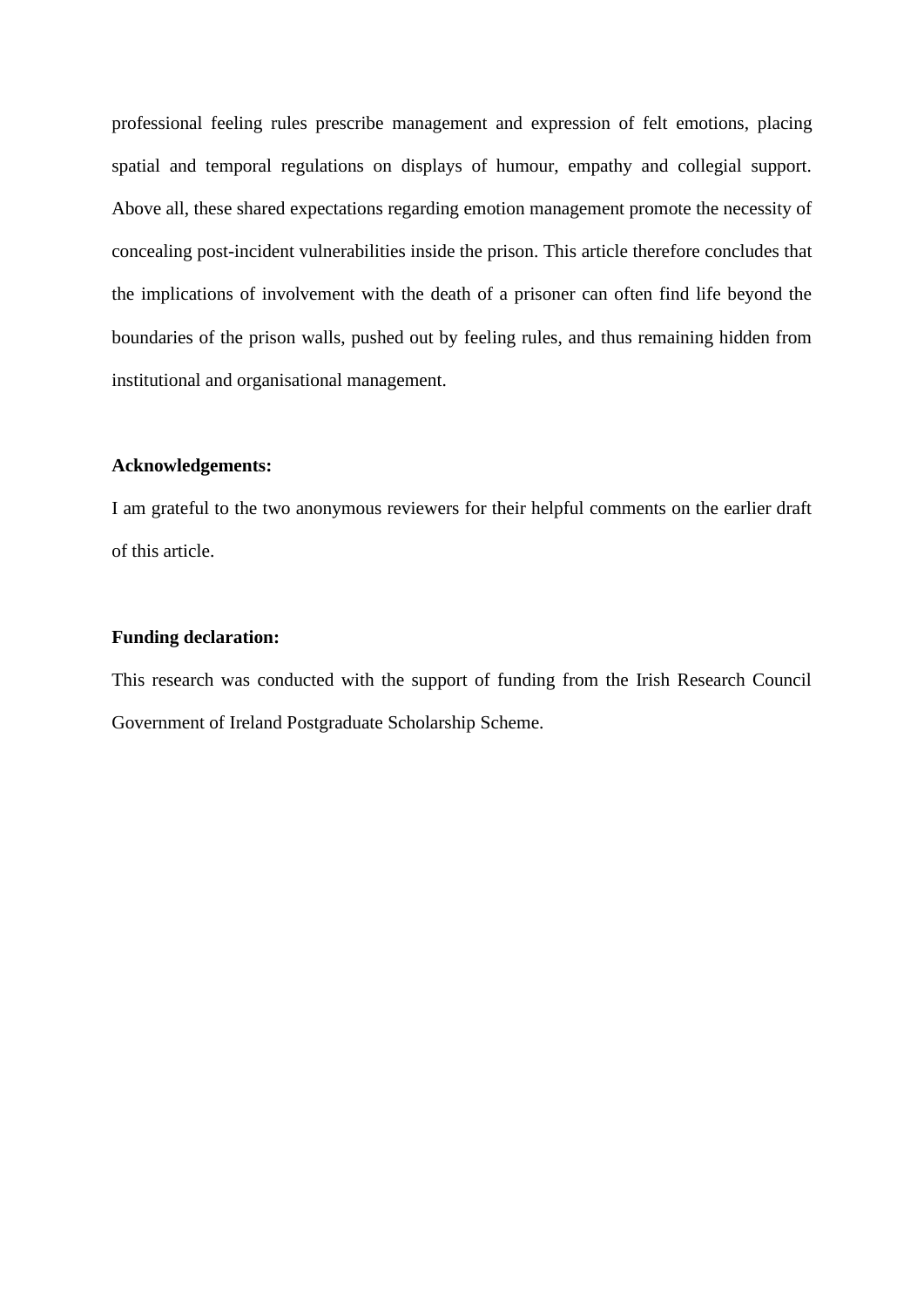### **References**

- Arnold, H., 2016. The prison officer, in: Jewkes, Y., Crewe, B., Bennett, J. (Eds.), Handbook on Prisons. Routledge, London.
- Arnold, H., 2005. The Effects of Prison Work, in: Liebling, A., Maruna, S. (Eds.), The Effects of Imprisonment. Willan, Cullompton, Devon.
- Ashforth, B.E., Humphrey, R.H., 1993. Emotional labour in service roles: The influence of identity. Acad. Manag. Rev. 18, 88–115.
- Bennett, J., 2016. The Working Lives of Prison Managers: Global Change, Local Culture and Individual Agency in the Late Modern Prison. Palgrave Macmillan, London .
- Bolton, S.C., 2005. Emotion Management in the Workplace. Palgrave Macmillan, Basingstoke.
- Borrill, J., Teers, R., Paton, J., Regan, E., Cassidy, T., 2004. The impact on staff of a selfinflicted death in custody. Prison Serv. J. 151, 2–6.
- Bradbury, M., 2000. The "good death"?, in: Dickenson, D., Johnson, M., Katz, J.S. (Eds.), Death, Dying and Bereavement. Sage, London.
- Braun, V., Clarke, V., 2006. Using thematic analysis in psychology. Qual. Res. Psychol. 3, 77–101. https://doi.org/10.1191/1478088706qp063oa
- Crawley, E., 2004. Doing Prison Work: The Public and Private Lives of Prison Officers. Willan, Cullompton, Devon.
- Crewe, B., Liebling, A., 2015. Governing governors. Prison Serv. J. 222, 3–10.
- Denscombe, M., 2014. Good Research Guide: For Small-Scale Social Research Projects, 5th ed. McGraw-Hill Education, Milton Keynes.
- Hochschild, A., 1983. The Managed Heart: Commercialisation of Human Feeling. University of California Press, Berkeley, CA.

Irish Prison Service, n.d. Critical Incident Protocol for the Irish Prison Service. Irish Prison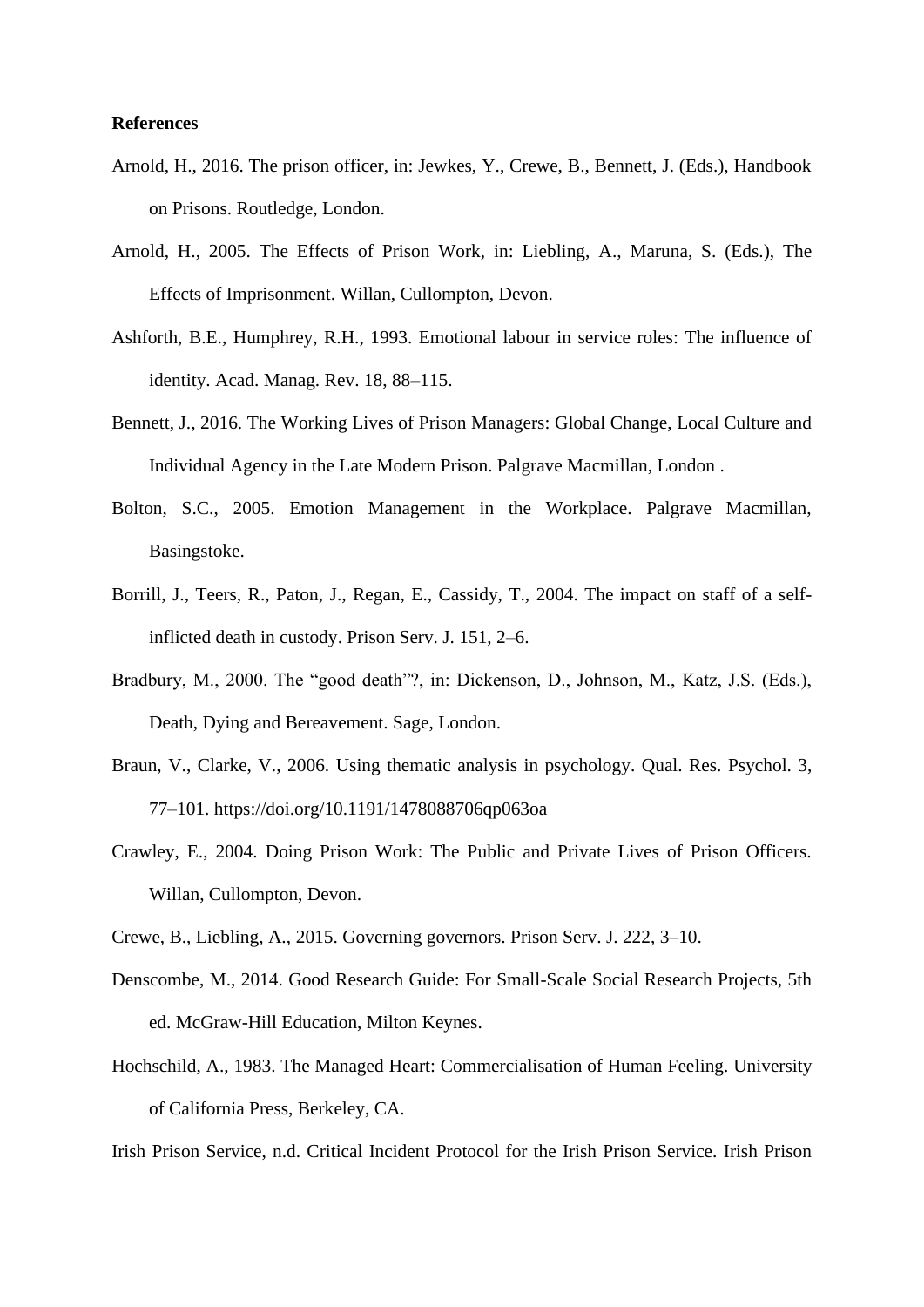Service, Longford.

- Kauffman, K., 1988. Prison Officers and Their World. Harvard University Press, Cambridge, Massachusetts.
- Kinman, G., Clements, A.J., Hart, J., 2017. Working Conditions, Work–Life Conflict, and Well-Being in U.K. Prison Officers: The Role of Affective Rumination and Detachment. Crim. Justice Behav. 44, 226–239. https://doi.org/10.1177/0093854816664923
- Knight, C., 2014. Emotional Literacy in Criminal Justice: Professional Practice with Offenders. Palgrave Macmillan, London.
- Korczynski, M., 2003. Communities of coping: Collective emotional labour in service work. Organisation 10, 55–79. https://doi.org/10.1177/1350508403010001479
- Lambert, E.G., Minor, K.I., Wells, J.B., Hogan, N.L., 2015. Leave Your Job at Work: The Possible Antecedents of Work–Family Conflict Among Correctional Staff. Prison J. 95, 114–134. https://doi.org/10.1177/0032885514563284
- Lewis, P., 2005. Suppression or expression: An exploration of emotion management in a special care baby unit. Work. Employ. Soc. 19, 565–581. https://doi.org/10.1177/0950017005055673
- Lindahl, N., 2011. Intimacy, manipulation and the maintenance of social boundaries at San Quentin Prison. ISSI Fellows Work. Pap.
- Ludlow, A., Schmidt, B., Akoensi, T., Liebling, A., Giacomantonio, C., Sutherland, A., 2015. Self-inflicted deaths in NOMS' custody amongst 18-24 year olds: Staff experience, knowledge and views. RAND Europe, Cambridge.
- Miles, A.B., Huberman, A.M., 1994. Qualitative Data Analysis: An Expanded Sourcebook, 2nd ed. Sage, London.
- Moran, C., Massam, M., 1997. An Evaluation of Humour in Emergency Work. Aust. J. Disaster Trauma Stud. 3.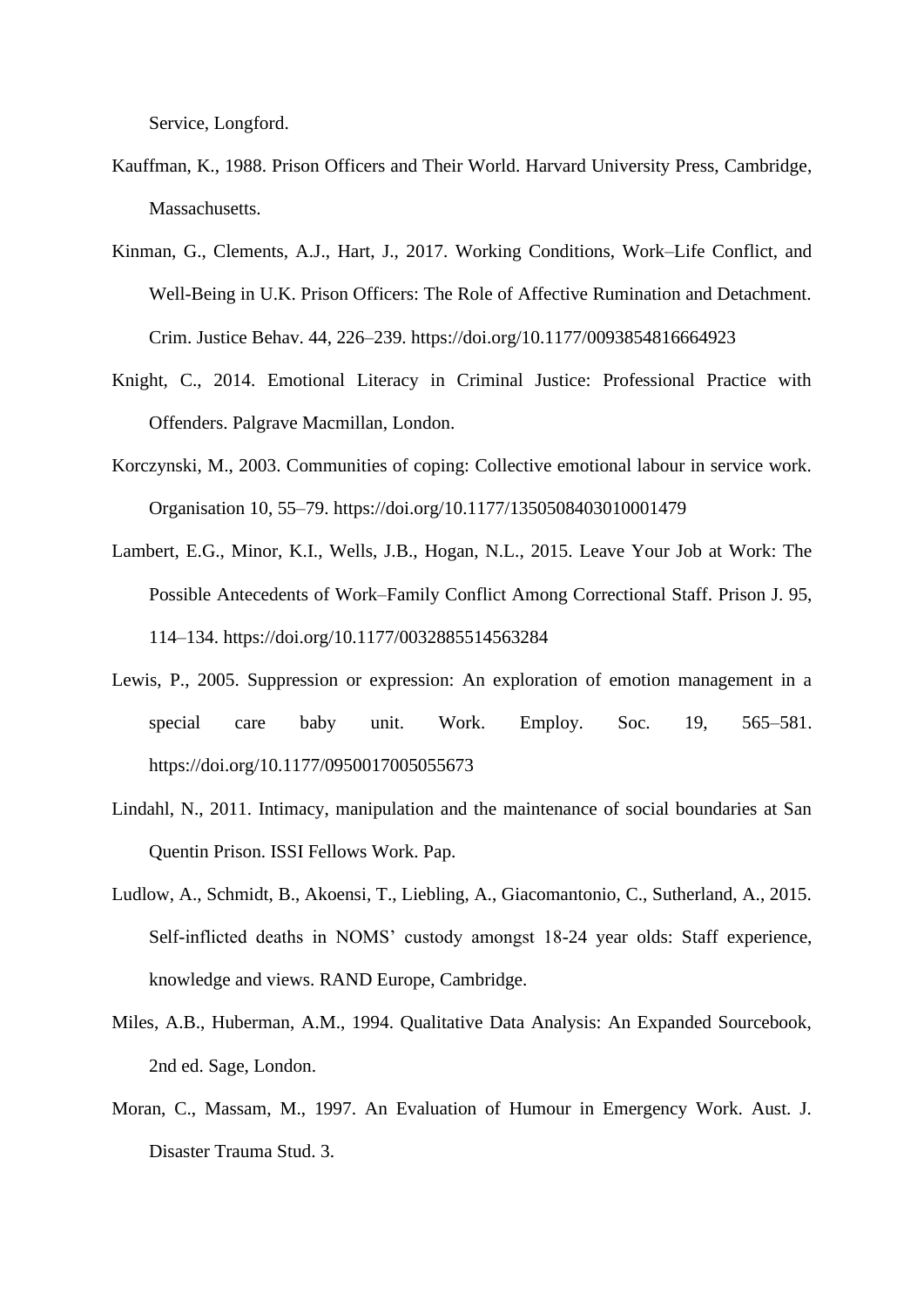- Nielsen, M.M., 2011. On humour in prison. Eur. J. Criminol. 8, 500–514. https://doi.org/10.1177/1477370811413818
- Nylander, P.-Ã., Lindberg, O., Bruhn, A., 2011. Emotional labour and emotional strain among Swedish prison officers. Eur. J. Criminol. 8, 469–483. https://doi.org/10.1177/1477370811413806
- Patton, M.Q., 1990. Qualitative evaluation and research methods, 2nd ed. Sage, California.
- Roche, R., 2016. Changed by the job: The impact that working in a prison has on prison officers. University of Limerick.
- Scott, T., 2007. Expression of humour by emergency personnel involved in sudden deathwork. Mortality 12, 350–364. https://doi.org/10.1080/13576270701609766
- Snow, L., McHugh, M., 2002. The aftermath of a death in prison custody, in: Towl, G., Snow, L., McHugh, M. (Eds.), Suicide in Prisons. BPS Blackwell, Oxford.
- Sweeney, F., Clarbour, J., Oliver, A., 2018. Prison officers' experiences of working with adult male offenders who engage in suicide-related behaviour. J. Forens. Psychiatry Psychol. 29, 467–482. https://doi.org/10.1080/14789949.2017.1421248
- Tracy, S.J., 2005. Locking up emotion: Moving beyond dissonance for understanding emotion labour and discomfort. Commun. Monogr. 72, 261–283. https://doi.org/10.1080/03637750500206474
- Tracy, S.J., Myers, K.K., Scott, C.W., 2006. Cracking Jokes and Crafting Selves: Sensemaking and Identity Management Among Human Service Workers. Commun. Monogr. 73, 283–308. https://doi.org/10.1080/03637750600889500
- Walker, E.J., Egan, H.H., Jackson, C.A., Tonkin, M., 2018. Work–Life and Well-Being in U.K. Therapeutic Prison Officers: A Thematic Analysis. Int. J. Offender Ther. Comp. Criminol. 62, 4528–4544. https://doi.org/10.1177/0306624X18778452

Wright, L., Borrill, J., Teers, R., Cassidy, T., 2006. The mental health consequences of